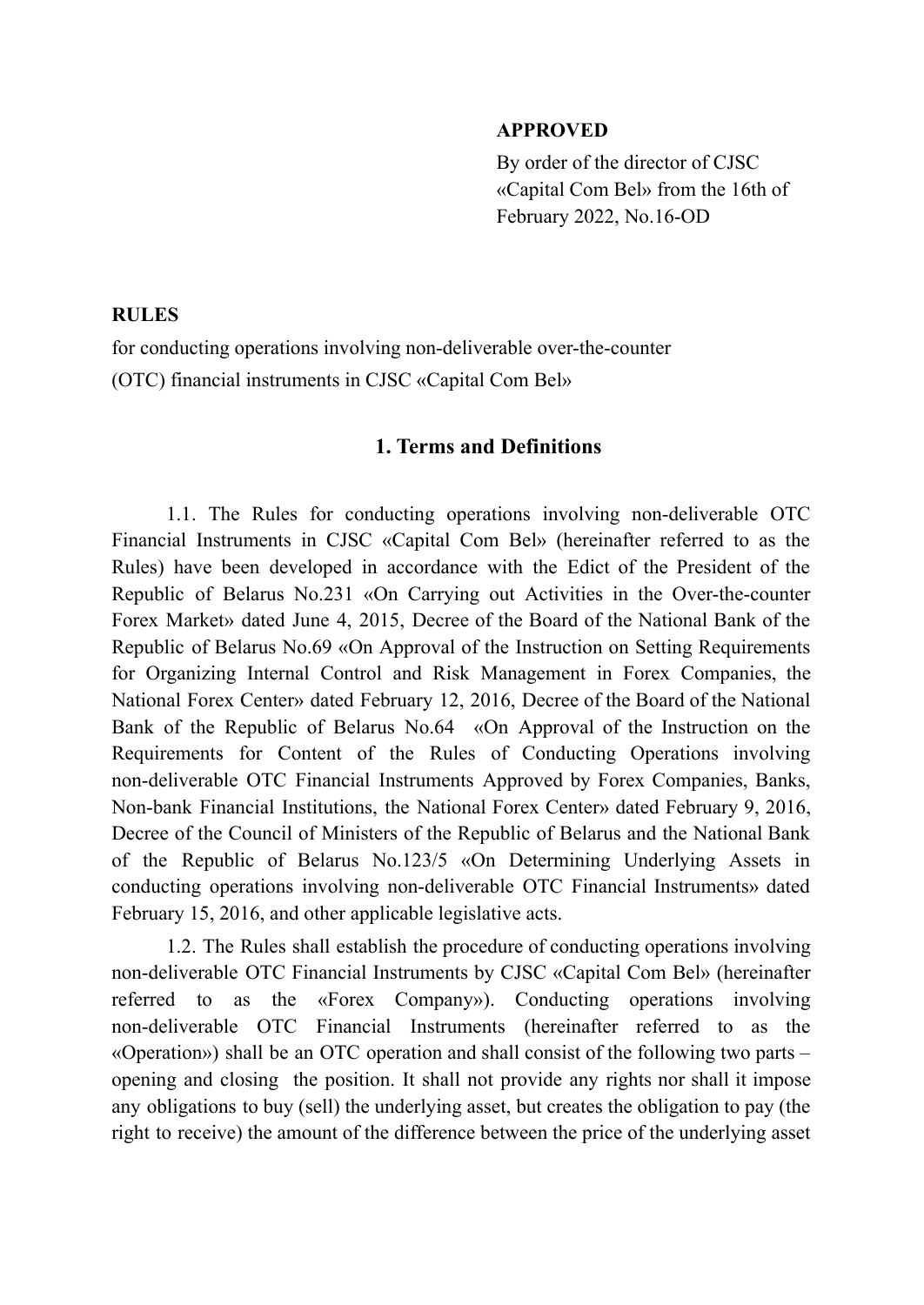at the time of opening the position and the price of the underlying asset at the time of closing the position.

1.3. The following terms and definitions shall be used for the purposes of the Rules:

Ask shall mean the higher price in the quote. The price at which the Client can buy a financial instrument.

Bid shall mean the lower price in the quote. The price at which the Client can sell a financial instrument.

Personal Account (Client's ID) shall mean the Client's account with a unique number, opened on the platform for storing Client's personal data as well as the history of conducted Operations, executed and cancelled orders, funds deposits/withdrawals etc. In order to track the information regarding balance as well as required margin, Client opens dedicated accounts in a specified currency.

Base currency shall mean the first currency in the currency pair, which the Client can buy or sell for the quote currency.

Quote currency shall mean the second currency in the currency pair, which the Client can buy or sell for the base currency.

Account currency shall mean the currency which is used to nominate and measure the amounts of all operations on the Client's account.

Currency pair shall mean the object of conducting operations involving non-deliverable OTC Financial Instruments which is the ratio between the values of two foreign currencies (the base currency and the quote currency).

Long position (Buy) shall mean an open position in which the positive financial result of the Operation for the Client is achieved in case of a positive change (increase) in the price of the underlying asset.

Closed position shall mean the second part of the Operation conducted by sending an order to the Forex Company to fix the price of the underlying asset or by self-fixing the price of the underlying asset by the Forex Company when the Client's margin level is insufficient to maintain an open position, or in other cases stipulated by these Rules and (or) the Agreement on conducting operations involving non-deliverable OTC Financial Instruments with the Forex Company.

Client shall mean the individual or the legal entity that has concluded the Agreement on conducting operations involving non-deliverable OTC Financial Instruments with the Forex Company.

Overnight commission fee shall mean the remuneration paid for the transfer of an open position to the next day (trading day).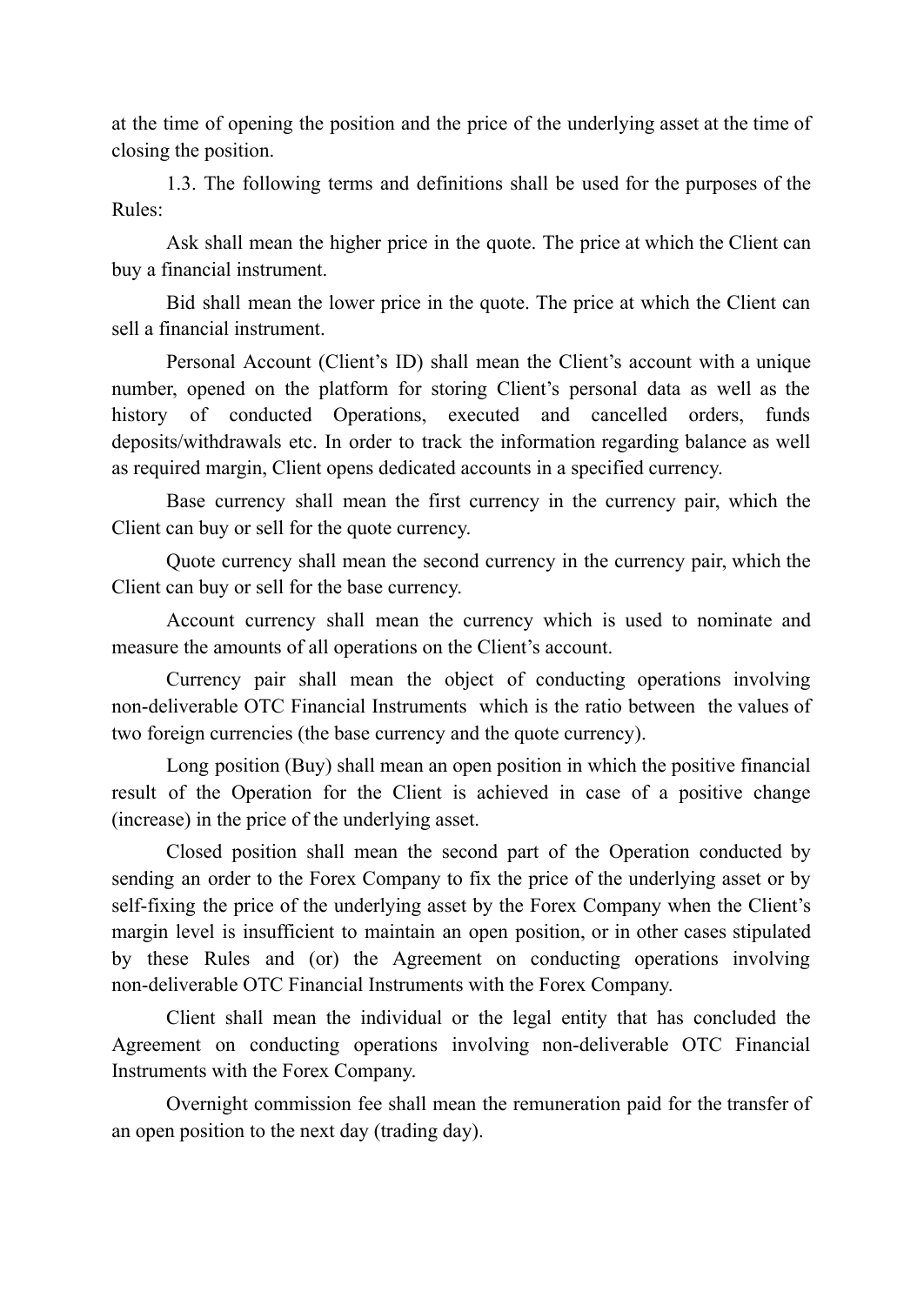Short position (Sell) shall mean an open position in which the positive financial result of the Operation for the Client is achieved in case of a negative change (decrease) in the price of the underlying asset.

Quote shall mean the price of the underlying asset at a certain point in time, expressed in the form of Bid and Ask.

Limit order is a type of pending order that represents a Client's order to Buy a financial instrument at a price not exceeding a certain level or to Sell it at no less than a certain price (the so-called «or better» for any direction). This gives the Client control over the price at which the Limit Order is executed, however, such a Limit Order may never be executed. Limit order will be executed when the market price reaches the level specified within the order and will be executed at the specified price or better, provided there is sufficient liquidity. If there is insufficient liquidity, the limit order will be partially executed, and the remaining amount will remain in the order book until it is fully executed or canceled. Limit orders can have Take Profit and Stop Loss orders attached.

Log file shall mean the file in which, up to a millisecond, all requests, instructions received from the Client, as well as the results of their execution are recorded.

Leverage shall mean the ratio between the amount of funds indicated in the Client's order to fix the price of the underlying asset when opening a position and the amount of Margin Used to maintain the open positions.

Margin Requirement («Margin») shall mean a part of the funds in the Client's account required for opening a position.

Operational day shall be the time interval from 00:00:00 to 23:59:59 UTС+3, except for days off and holidays.

Order shall mean the Client's order to carry out certain actions in the Platform in relation to the Operations they conduct (for example, fixing the price of the underlying asset, establishing (changing) the Stop Loss levels and/or Take Profit) levels.

Stop Loss Order shall mean the Client's order in case of change in the price of the underlying asset unfavorable to the Client in order to fix losses, to close a certain open position when the current price of the underlying asset reaches the established price level (the Stop Loss level). At the same time, the order is fulfilled at long positions at the bid price (Bid), and at short positions - at the demand price (Ask). When the Stop Loss level is reached, the Stop Loss order is executed as a market order at the best price available for the volume that the Client wants to buy or sell. The Forex company does not guarantee the execution of the Stop Loss order at the price specified in it.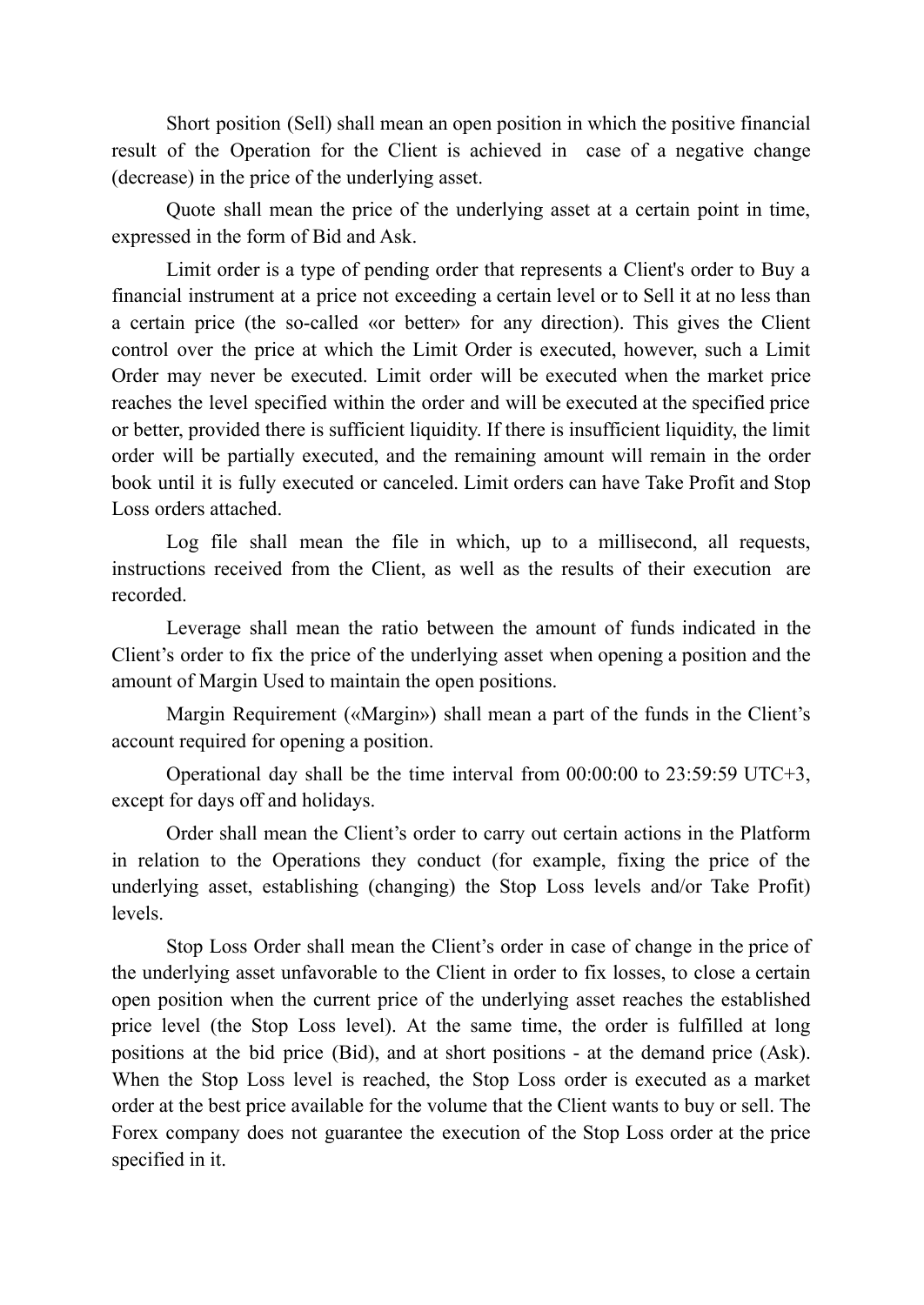"Guaranteed Stop Loss" order - is an order of the Client in the event of an unfavorable change in the price of the underlying asset for the purpose of fixing losses, to close a certain open position when the current price of the underlying asset reaches the set price level (the guaranteed Stop Loss level). By accepting the "Guaranteed Stop Loss" order, the Forex Company guarantees that it will close the Client's position exactly at the price specified in the order. An open position can be closed by the Client until the guaranteed stop loss level of the order is reached. Since the Client is guaranteed the closing price set by him in the "Guaranteed Stop Loss" order, the Forex Company charges a commission in case of order execution. The "Guaranteed Stop Loss" order can be added to market orders, already open positions, or to pending orders that open positions (Stop and Limit Orders). The Client can add/set a "Guaranteed Stop Loss" order only when the "normal" position accounting mode is set on his/her account. If the position is opened by the Client, during the operation of the "hedging" position accounting mode on the account, it is impossible to add a "Guaranteed Stop Loss" order to such a position in the future, even if the trading mode is changed to "normal". The position accounting mode is configured by the Client in the Platform independently.

Take Profit order shall mean the Client's order in case of a favorable change in the price of the underlying asset for the purpose of profit-taking to close a certain open position when the current price of the underlying asset reaches the set price level (Take Profit level). At the same time, the order is fulfilled at long positions at the bid price (Bid), and at short positions - at the demand price (Ask). When the "Take Profit" level is reached, the "Take Profit" order is executed as a market order at the best price available for the volume that the Client wants to buy or sell.

The Trailing Stop order is a special type of Stop Loss order that automatically follows the Client's positions if the market moves in favor of the Client. If the market moves against the Client, then the "Stop Loss" level does not move. The "Trailing Stop" order sets the stop level not at a certain price, but at a certain distance from the current market price. It will be placed below the current market price if the Client opens a long position on the underlying asset, and above the current market price if the Client opens a short position. The "Trailing Stop" order is placed at a certain distance from the market price, expressed as a percentage or in points. This distance is called the trailing step and it remains unchanged when the market price moves. If the client's position moves in favor of the Client, the "Trailing Stop" order is moved automatically.

The open position shall mean the first part of the Operation carried out by sending an order to the Forex Company to fix the price of the underlying asset.

Pending order shall mean the order to fix the price of the underlying asset in the future under specified conditions given by the Forex Company's Client.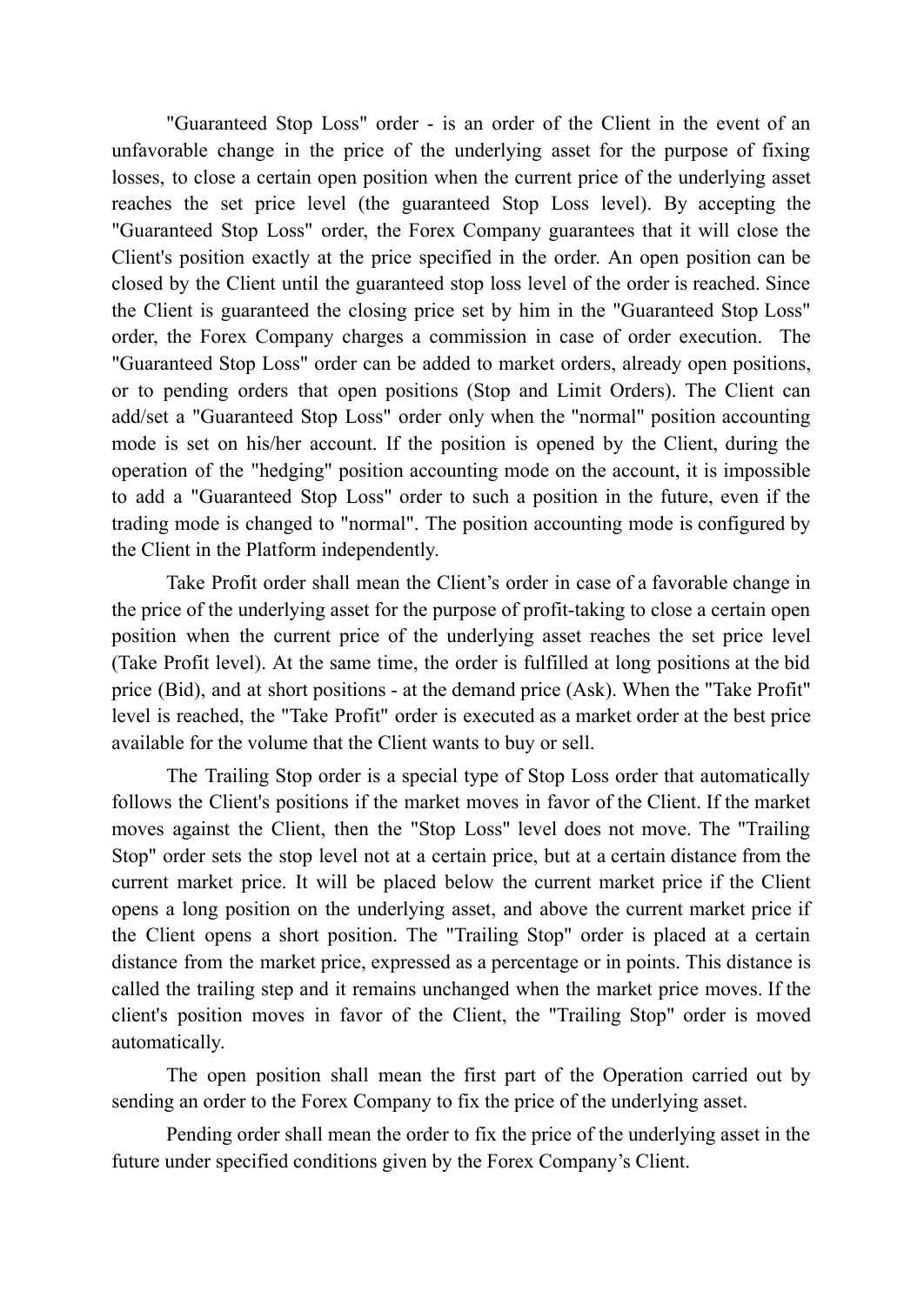Floating profit/loss shall mean unrecorded profits (losses) on open positions at current values of quotes.

Price slippage shall mean the market conditions under which it becomes impossible to accurately execute the Client's order at the price desired by the Client. If execution is conducted under better conditions than those expected by the Client, the so-called «positive slippage» occurs, while «negative slippage» occurs under the worst conditions.

Point shall mean a low-order unit in the underlying asset quote.

The Working hours shall mean the working day duration of the Forex Company (the 4 time period is from 9:00 a.m. to 6:00 p.m. daily, except for weekends and holidays, as well as other days declared as holidays or days off in the prescribed manner).

The Market order is a Client's order to immediately buy or sell a certain amount of the underlying asset at the best available market price for this volume. A market order can be executed by a Forex Company at a price worse than the price quoted by the Forex Company at the time of its placement. This type of order does not allow the Client to control the price at which it will be executed. Market orders can be placed only during the session of a financial instrument. If there is insufficient liquidity for the amount of the underlying asset specified in the order, the market order will be partially executed, and the remaining amount will be canceled by the system.

Forex Company website shall mean the website of the Forex Company located on the Internet at: https://capital.com.by/.

The financial instrument session is the time interval when conducting operations involving non-deliverable OTC Financial Instruments is allowed in the platform.

Stop orders are a type of pending order, which is a Client's order to open a position at a price worse than the current market price. The price indicated in the order is a Stop level. When the Stop level specified in the order is reached by the market price, the Stop Order will be triggered and sent for execution. The strike price may be better or worse than the Stop Level set by the Client, depending on the liquidity available on the market. Stop orders can be placed only during the session of this financial instrument. Stop orders can be cancelled at any time, even when the market is closed. To change a market stop order, the Client must cancel the existing one and place a new Stop Order, if market conditions allow it. Stop orders can be valid during the operating day (Good For Day (GFD)) or can be valid until cancelled (Good Til Canceled (GTC)). A stop order can be partially executed if there is not enough liquidity to cover the entire order at the time of triggering the stop order.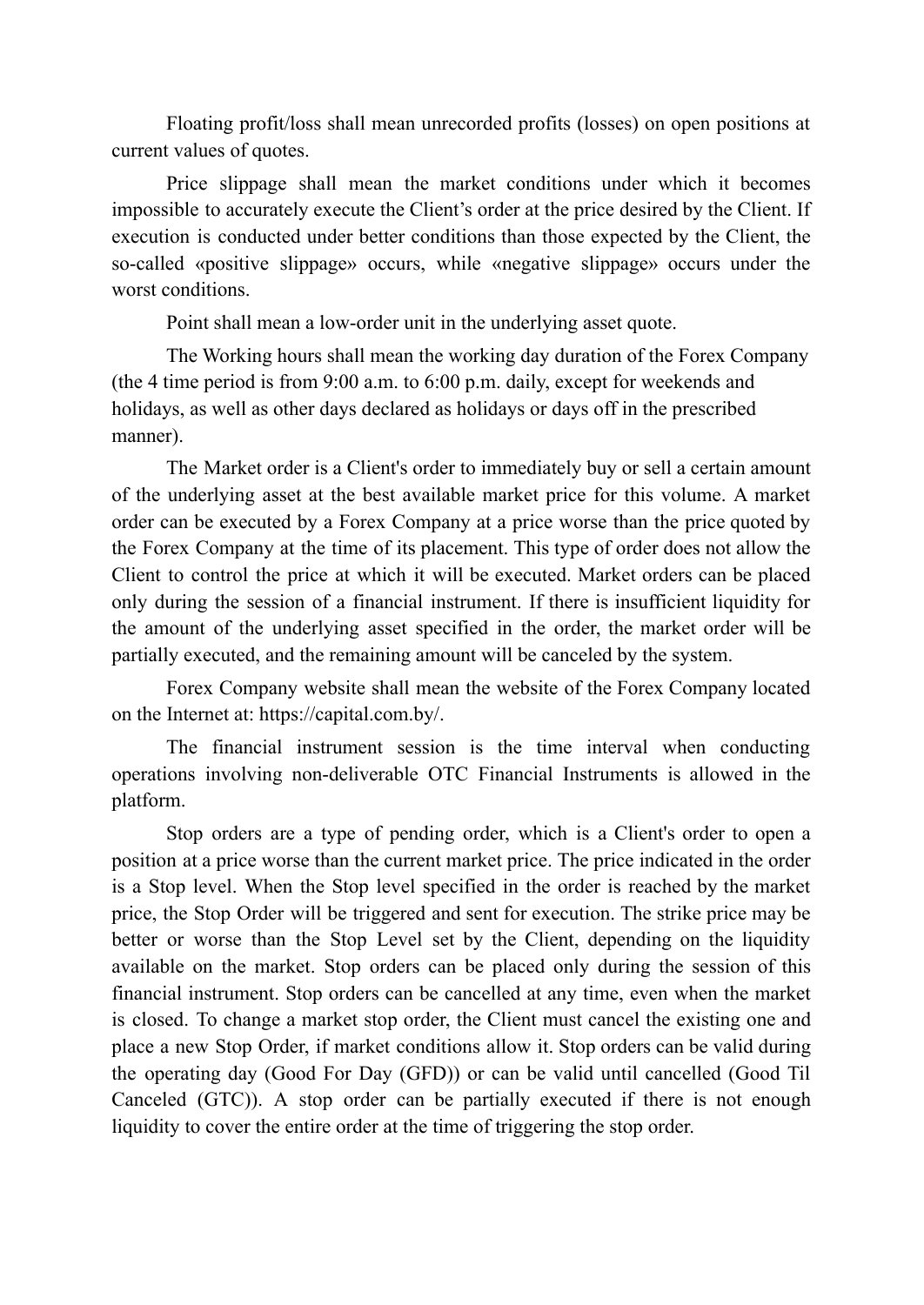Tick shall mean the minimum possible change in the price of the underlying asset.

The Margin Call level shall mean the margin security level value established by the Forex Company, the achievement of which means a low level of deposit of the Client and the need for its increase due to contribution of additional cash by the Client. Upon reaching the Margin Call level, the Client receives a notification by email, the ownership of which by the Client is confirmed to the Forex Company as part of execution of the Agreement.

The Stop Out level shall mean the minimum value of the Margin security level set by the Forex Company, upon reaching which the Client's open positions are forcibly closed (due to insufficient funds to maintain them) by self-fixing the price of the underlying asset. The procedure for the forced closure of the Client's positions shall be determined by these Rules and the Agreement. The Stop Out levels shall be set in the Platform parameters.

Platform (investment platform) shall mean the specialized software and hardware complex, through which the Client can conduct Operations via the Internet, including to agree about the essential conditions of the Operations with the Forex Company and record the agreed terms and content of the placed and canceled orders. The platform allows the Client to receive financial information from international financial markets, send inquiries to the Forex Company, and receive confirmations and reports from it. The platform shall provide identification of the Parties (confirmation of the authenticity of the Parties) exchanging messages, as well as confidentiality and integrity of the messages themselves using the built-in cryptographic protection. The specified software and hardware complex shall include the online platform and its mobile application, as well as other systems used by the Forex Company for the purpose of performance of the Agreement. The services stipulated by these Rules shall only be rendered after the inspection at the National Forex Center of the Republic of Belarus, as a result of which the specified software and hardware systems are found to meet the requirements established by the National Bank of the Republic of Belarus.

The Manifest Error is any error that, in the opinion of a Forex Company, is obvious and (or) tangible. When deciding whether an error is manifest, the Forex Company acts reasonably and may take into account any relevant market practices and/or any relevant information, including, but not limited to, the state of the relevant underlying market (markets) at the time of the alleged Manifest error, and / or any related error in any source of information or statement on which the Forex Company (or the liquidity provider of the Forex Company) bases its quotes or forms other conditions for conducting operations. If, at the discretion of the Forex Company, it is decided to change the terms of any Operation with a Manifest error, these changes will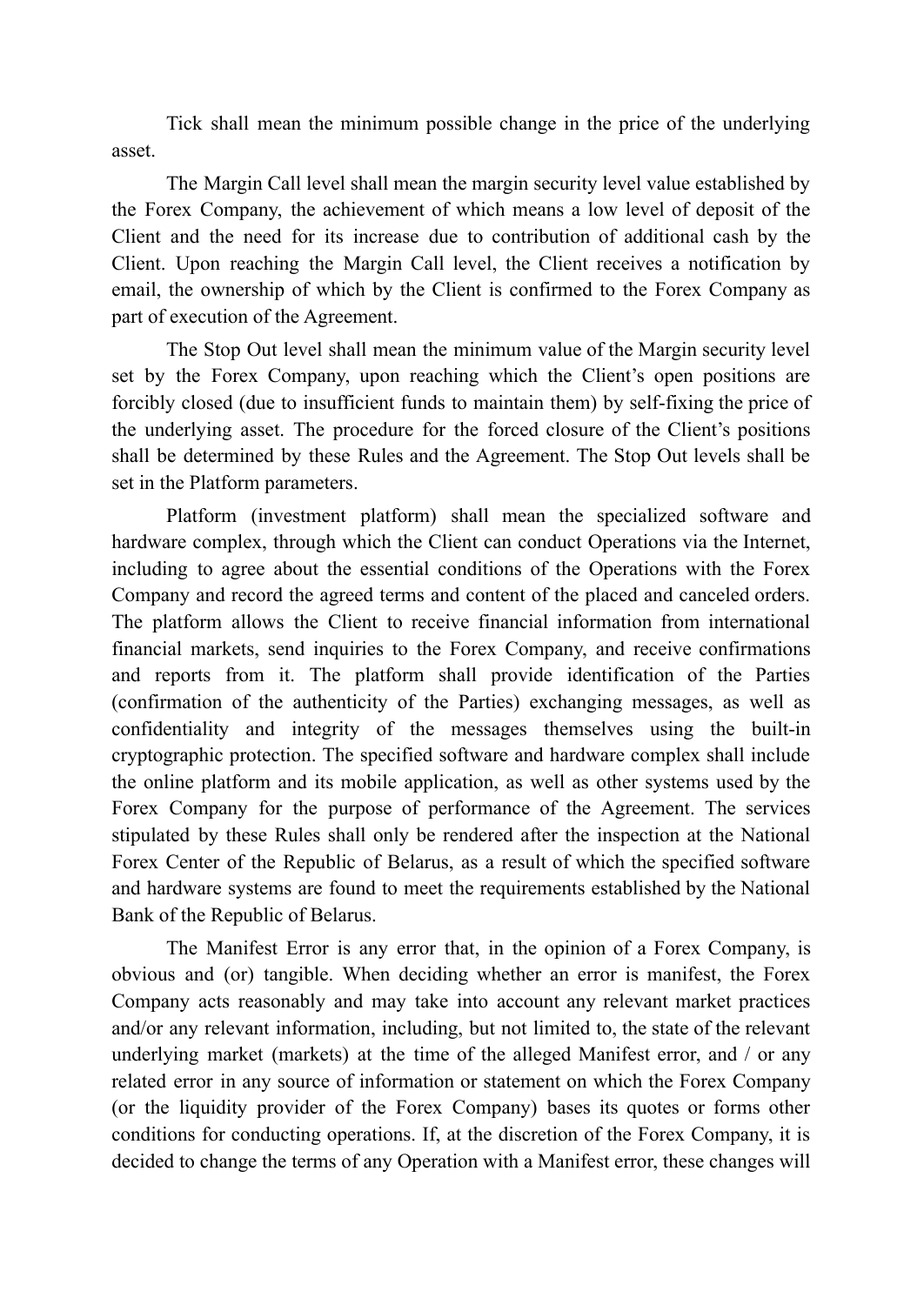reflect the conditions that, in the reasonable opinion of the Forex Company, would be fair at the time of the operation.

### **2. Underlying Assets**

2.1. The Forex Сompany conducts Operations with the following underlying assets: foreign currency, precious metals, oil, securities, stock index values, futures contracts.

2.2. The full list of financial instruments offered by the Forex Company to Clients for conducting operations involving non-deliverable OTC Financial Instruments are specified in the Annex 1 to these Rules.

## **3. The Procedure of receiving Quotations (prices) and Quotation Sources used by the Forex Company**

3.1. The Forex Company receives the information about the quotes (prices for underlying assets) from liquidity providers, with which the relevant contracts for conducting operations involving non-deliverable OTC Financial Instruments are concluded.

3.2. The quotes (prices) published on the website and broadcast on the Forex Platform for all financial instruments are indicative and displayed in real time The quotes are generated by market conditions and the liquidity is provided by liquidity providers. Real time quotes (prices) on the Forex Company's Platform may differ from those received from other sources.

3.3. Quotes are set in the streaming mode, which implies a mechanism for providing information about quotes to the Client without a request, when the Client sees an indicative quotation flow in the real time for which they can send an order for an Operation at any time.

3.4. The quotation (price) provider for the Forex Company shall be Capital Com SV Investments Limited registered under the law of the Republic of Cyprus, registration number HE 354252.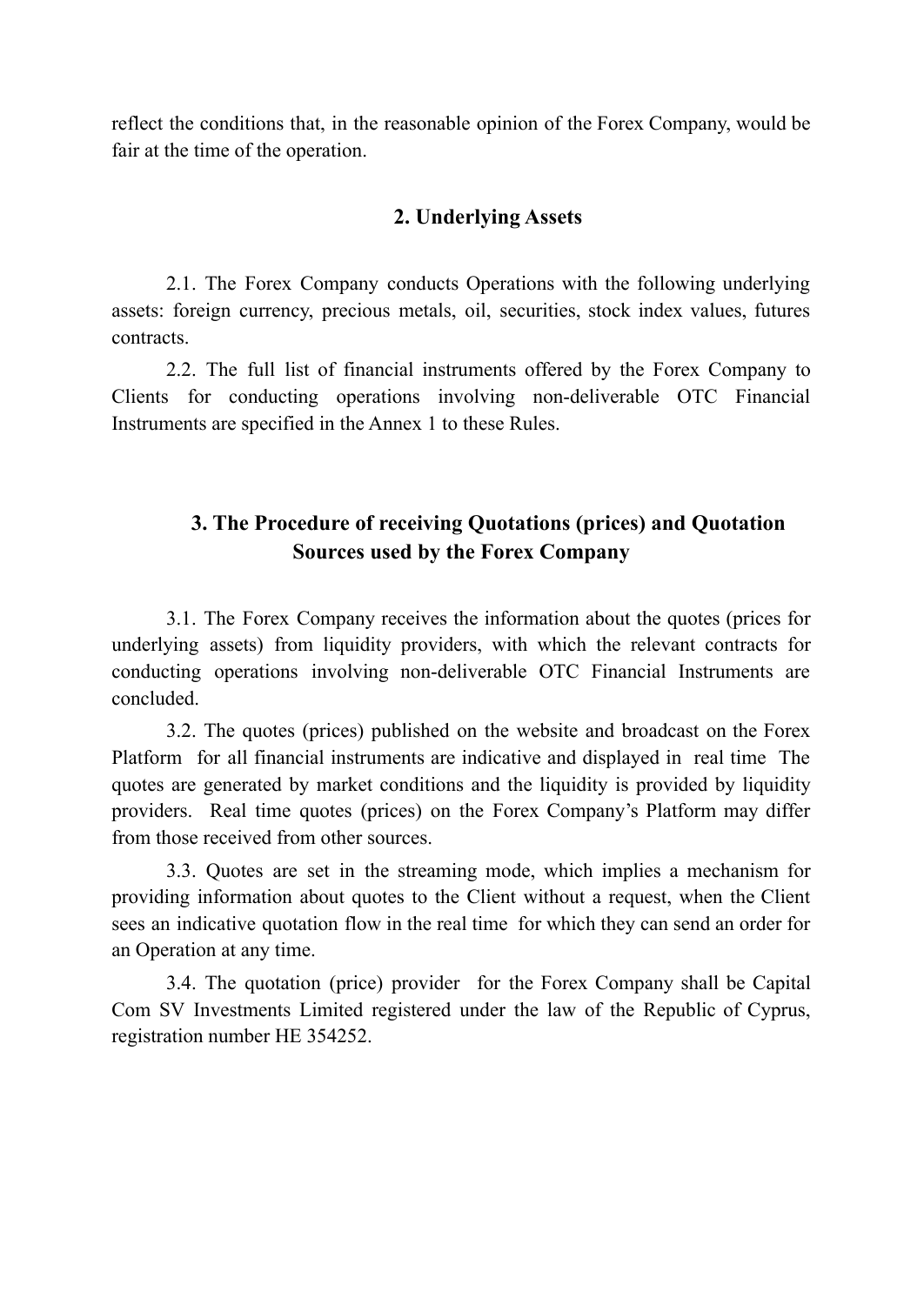# **4. Methods of Interaction with the Client. The procedure for Providing the Clients with the Information Required for Conducting Operations**

4.1. The tools of communication used by a Forex company to receive, process and execute Clients' orders to fix the price of the underlying asset is the Platform and (or) its mobile version. The Client can access the Platform by entering the login and password. The procedure for storing information on such orders is reflected within the clauses 4.7., 4.8. of these Rules.

4.2. Submission, processing and execution of Clients' orders is carried out via the Platform. Thus, the Platform allows the Client to coordinate the essential conditions of the Operations and record the agreed conditions with the Forex Company. Accordingly, the Platform reflects the Operations conducted by the Client, open positions, pending orders, as well as other actions of the Client stipulated by these Rules, the Agreement and the Regulations.

4.3. The Platform keeps record of the funds in the Client's account in terms of the following parameters: Funds (Balance), Equity, Margin, Free Margin (Available).

Funds (Balance) = amount of funds on Client's account.

Equity  $=$  amount of funds on Client's account  $+$  unrealised profit - unrealised loss (UPL).

Margin  $=$  the amount of funds required for opening and maintaining open positions.

Available = Equity - Margin, the amount of funds currently available for withdrawal.

4.4. Order execution is performed exclusively during the session of the underlying asset.

4.5. The number of orders placed by the Client within a certain period of time may be limited by the technical capabilities of the Platform.

4.6. The essential conditions of the Operation (its parts) that are to be agreed shall be as follows: underlying asset name; the Operation volume(for currency pairs the amount of the base currency, for other financial instruments - the amount of the underlying asset in physical terms (stocks, barrels, contracts, etc.)); Operation type (to Buy or to Sell); underlying asset price (if applicable for the selected type of order).

4.7. All actions performed in the Platform by Clients, employees of Forex Companies, administrators of the Platform, shall be recorded and displayed in logs on the server side of the Forex Company. All logs have built-in integrity monitoring and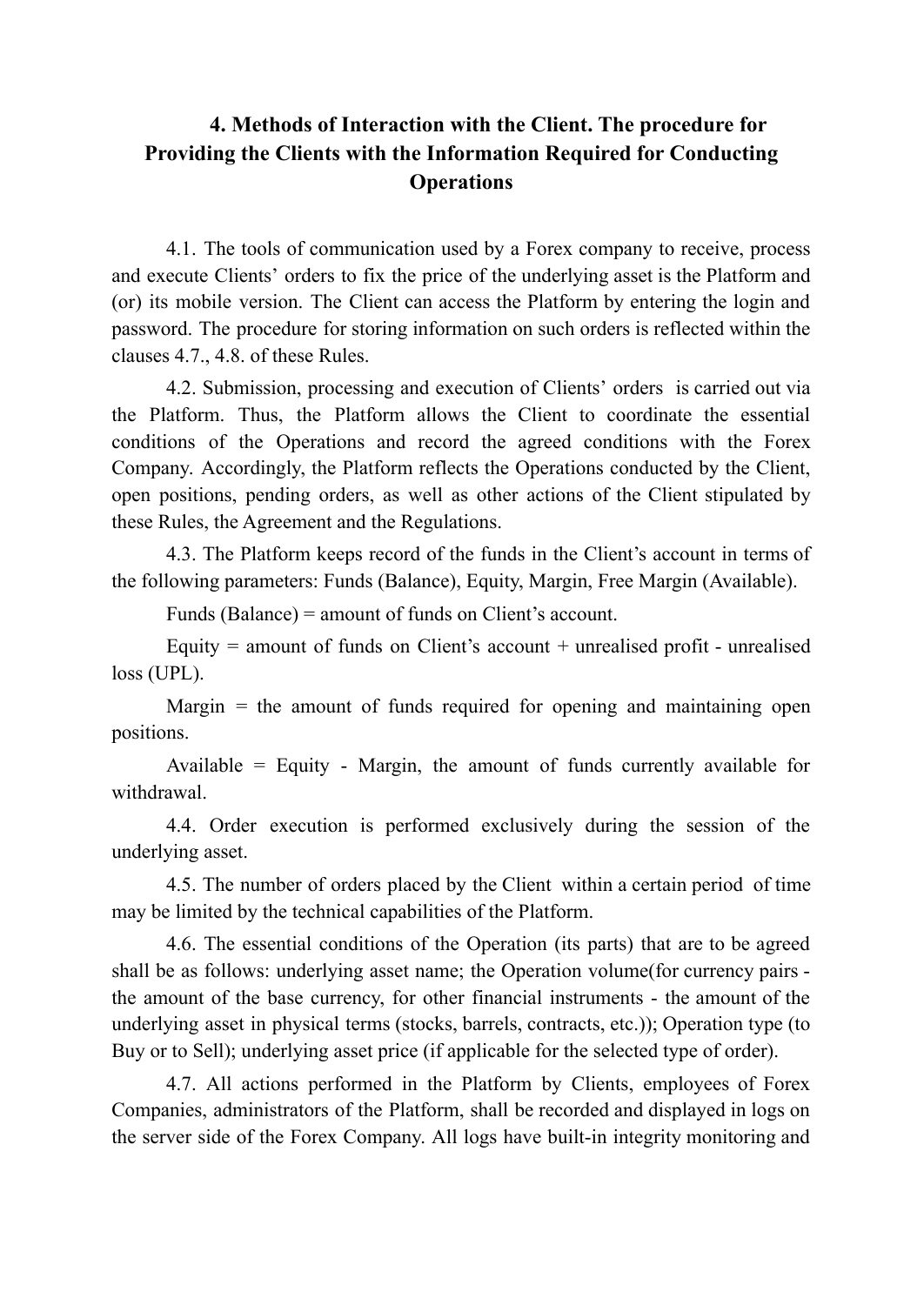in case of deletion/modification, the place of the first modification shall be highlighted with the red background when viewing log files.

4.8. Reporting on the Operations initiated by the Client, including the expenses incurred, income received, is provided to the Client in the reports section of the Platform. Forex Company keeps track of all of its obligations to each specific Client and stores this information for the period of at least two years from the moment of fulfillment of all obligations in accordance with the Agreement by both sides.

## **5. Types and Calculation Method of Remunerations of the Forex Company for Conducting Operations**

5.1. The Forex Company shall be entitled to charge the following types of remuneration from the Clients for the Clients' Operations: overnight commission, spread, dividend commission and «Guaranteed Stop Loss» commission. Payment of Remuneration of the Forex Company is deducted from the Client's account and in the account's currency.

5.2. Overnight commission fee. For open positions, extended to the next trading day, the overnight commission is charged. The amount of the overnight commission depends on a variety of factors, primarily but not exclusively depending on the following: : current market interest rates on central bank loans in national currencies, the price dynamics of the underlying asset for which the Operation is made, the state of the forward market, the overnight rate of the liquidity provider.

The value of the overnight commission fee is set as a percentage. The overnight commission amount shall be calculated as the multiplication of the volume of the open position by the overnight commission value (percentage). The overnight commission is converted into the account currency at the exchange rate of the Platform. The size of the position shall be determined by the Client when submitting the order to fix the price of the underlying asset. The value of the overnight commission shall be specified on the Platform. For some groups of financial instruments, when calculating the amount of the overnight commission, the size of the Leverage used when opening a position (the percentage of Margin used to open a position) may also be taken into account.

The overnight commission amount shall be deducted from the Client's deposit at the time of the transfer of the open position to the next day. The start for calculating the overnight commission depends on the closing time of the financial instrument session, which is specified in the Platform.

5.3. Spread shall mean the difference between the price of the underlying asset of the Operation, the positive financial result of which is achieved with a positive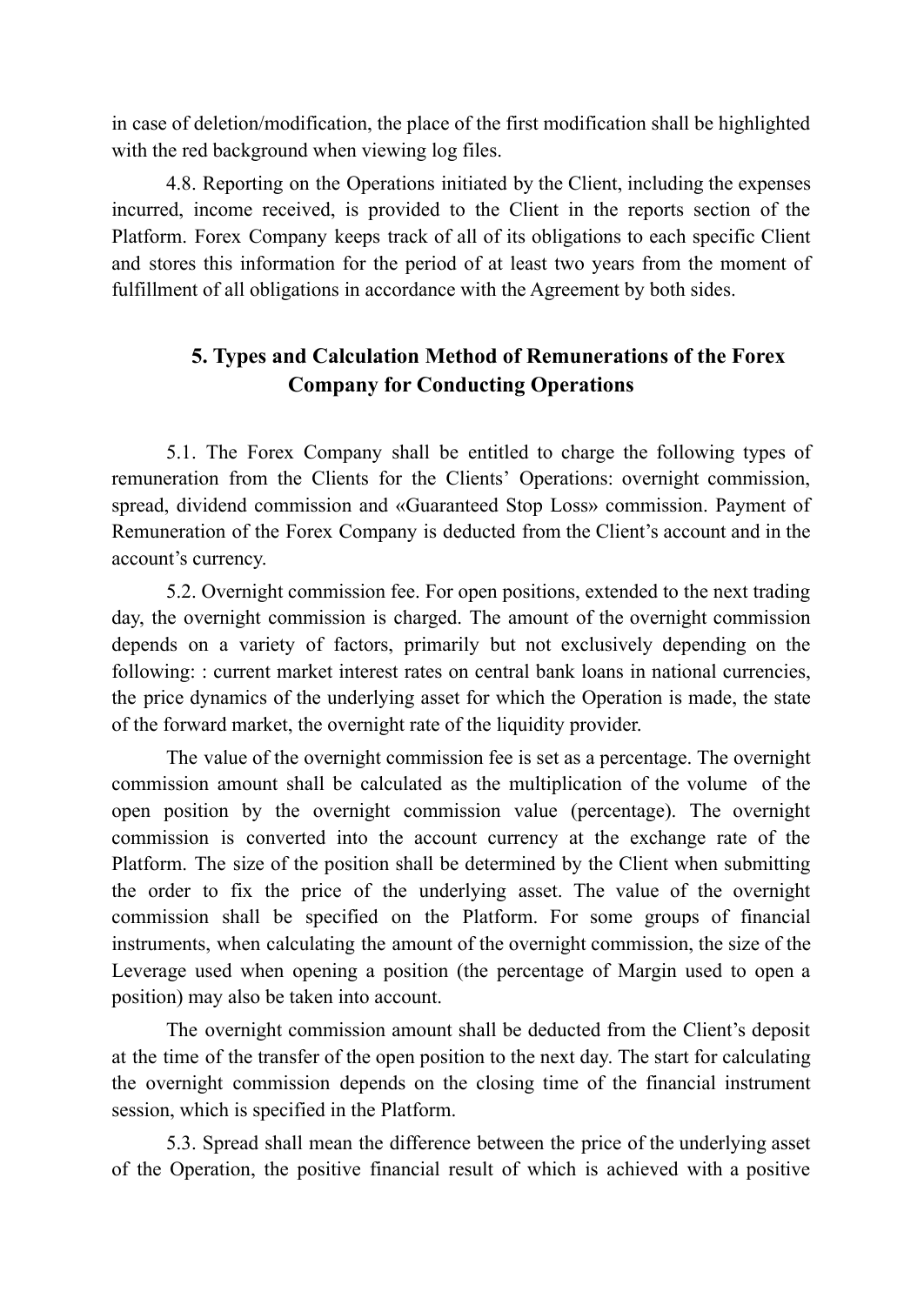change (increase) in the price of the underlying asset, and the price of the underlying asset for the Operation, which has a positive financial result achieved with a negative change (decrease) of the price of the underlying asset at the same moment.

All financial instruments of the Forex Company have a dynamic spread. The spread size is displayed on the Platform in points and is taken into consideration when determining the financial result from the completed Operation at the moment of closing the position.

5.4. Dividend commission. If there are open positions on the financial instruments based on securities or stock index values as of the date of fixing the register of the company issuing shares (ex-dividend date or simply ex-date), the Client may be credited to the account (for Long positions) or deducted from the account (for Short positions) the dividend commission which is determined by the following formula:

 $Cd = Q \times D$ ,

where for securities, Сd is the dividend commission, Q is the number of securities, D is the amount of dividends per one share (for Long positions, the amount of dividends per share after tax deduction).

where for stock index values, Cd is the dividend commission, Q is the number of contracts, D is the amount of dividends per one contract. (for Long positions, the amount of dividends per contract after tax deduction).

The amount of dividends per contract is calculated as the weighted average value of dividends per one share of the company issuing shares.

5.5. Commission for the «Guaranteed Stop Loss» (hereinafter referred to as «GSL»). The Forex company will ensure the position closure at a price specified within the order, regardless of the market prices, and thus protect the Client from price slippage. The Commission is deducted from the Client's funds only if the GSL order is triggered.

The commission amount shall be set as a percentage and shall depend on the financial instrument selected by the Client. The percent shall be displayed on the Platform during the placement of the GSL order.

The commission amount shall be calculated by the following formula:

 $GSI = R^*OP^*P$ 

R is the commission amount in percents;

OP is the open position amount (amount of the purchased/sold underlying asset);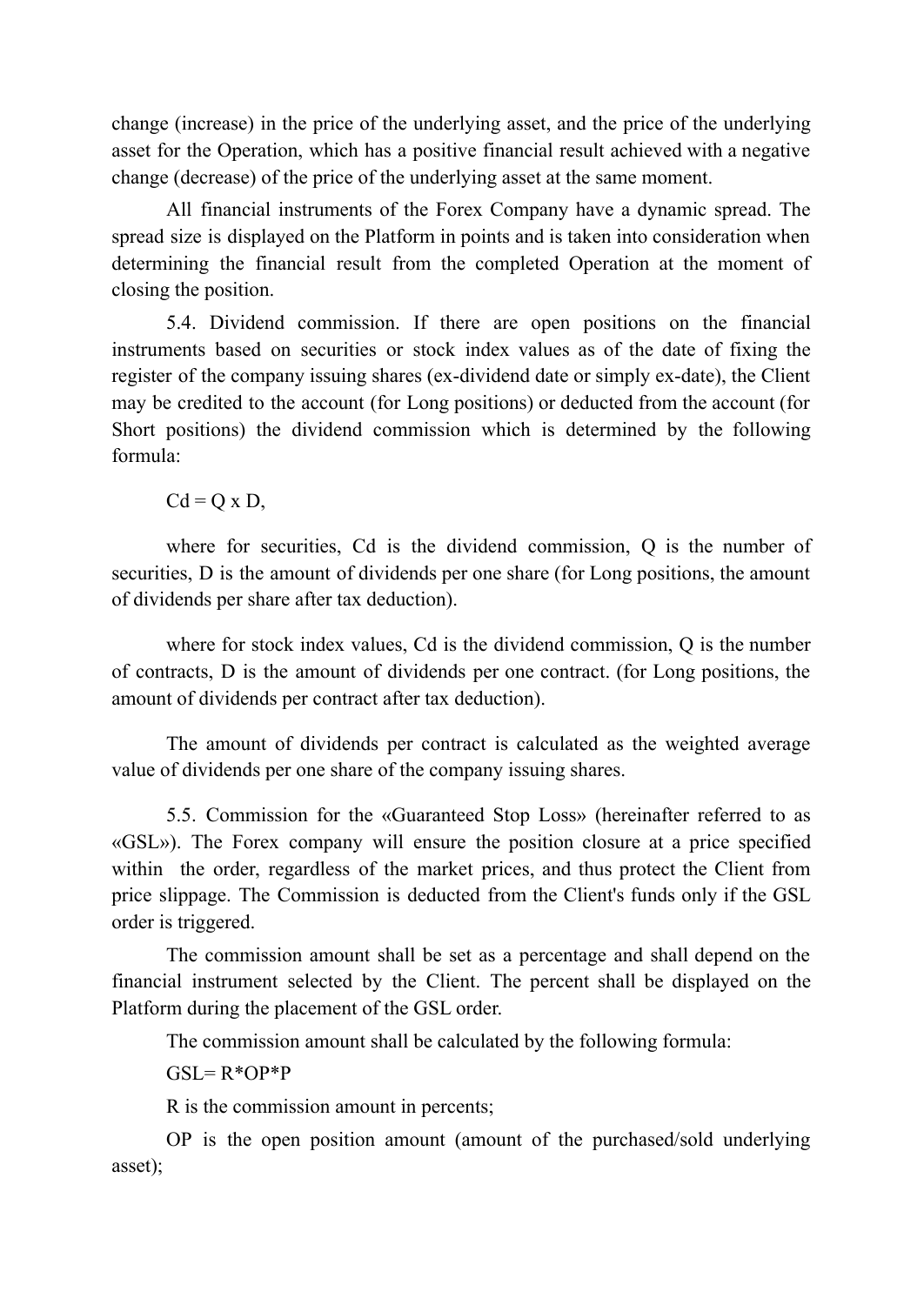P is the price of the underlying asset established in the GSL order (the price at which the Client wishes to close the position, regardless of whether there is a corresponding quote (price) on the market).

### **6. Personal Account**

6.1. Personal account (Client's ID) is opened by the Client on the Platform. Clients may only have a single Personal account (Client's ID).

6.2. To access the Platform for the first time, the Client needs to fill in the registration forms (by providing personal information and answering a number of questions), upload the documents required by the Forex Company, complete the identification procedure and accept the documents provided by the Forex Company for review. If the Client has already created an account on the Platform, then in order to go through the authorization procedure, the Client needs to click the «Login» button on the Forex Company website. After that, a form will be displayed, allowing the Client to log into the Platform. The Client must enter the login (email address) and password in the appropriate fields and click the «Login» button. In order to ensure information security, the password entered is displayed as a sequence of points.

Access to the Platform and, hence, to the Personal Account is granted a round-the-clock.

6.3. The Personal account consists of the following sections:

Trade;

Analytics;

Charts;

Portfolio;

Reports;

Deposit;

Settings.

6.4. In the «Analytics» Section, the Client is offered a variety of analytical materials, statistical information on various financial markets, economic news and training videos.

6.5. In the «Charts» Section, information on the financial instruments price dynamics for any period of time is presented in a graphical form.

6.6. There are two tabs in the «Portfolio» Section - the «Positions» and «Orders». In the «Positions» tab, one can view all the positions in the account that are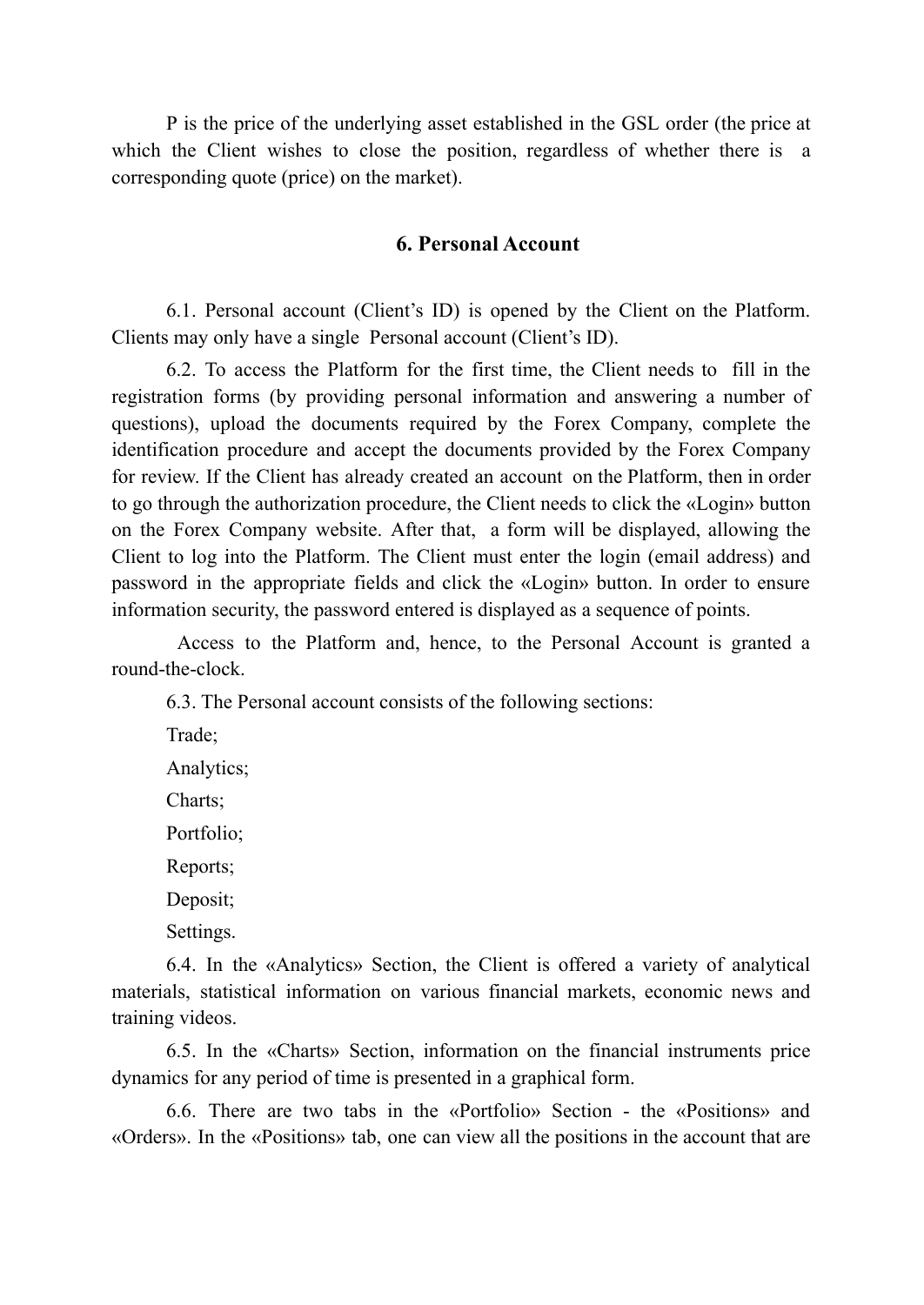currently open, and in the «Orders» tab, one can view all the pending orders to open a position that are currently placed.

6.7. There are two tabs in the «Reports» Section - the «Operations» and «Activity». By selecting the «Operations» tab, one can view all the movements on the account for a selected period of time that contributed to the change of the account's balance. By selecting the «Activity» tab, one can view all the actions with open positions and orders on the account for a specified period of time.

The Client can send the Generated Reports to their e-mail.

6.8. The Client can do the following in the Settings section:

change platform settings – language, time zone, period and type of graphs;

change the Operations settings – the Trading mode, change the leverage setting (only downward from the maximum possible for this category);

view account details and status;

change the password.

6.9. In the «Deposit» Section Client can choose the method of depositing the funds to the account.

6.10. The «Trading» Section is a working space of the Platform, where the Client can place/cancel orders and get acquainted with all the necessary information: the list of financial instruments, real time quotes (prices), specification of financial instruments (unit of measurement of the underlying asset, margin leverage, margin security requirements, spread, the amount of overnight commission, schedule of sessions, etc.), price charts, etc. A more detailed procedure for filing, processing, execution of Client's orders, as well as possible orders types, trading mode , the sequence of actions to complete the Operation is stated within the Regulations on Submitting, Processing and Executing the Orders of Clients to Fix the Price of the Underlying Asset while conducting operations involving non-deliverable OTC financial instruments.

6.11. In the sections and subsections of the Personal account, the Client can perform the following actions during the execution of the operation initiated by him; in this case, the Company will also perform the appropriate actions:

| Client's action: | Company's actions: |
|------------------|--------------------|
|------------------|--------------------|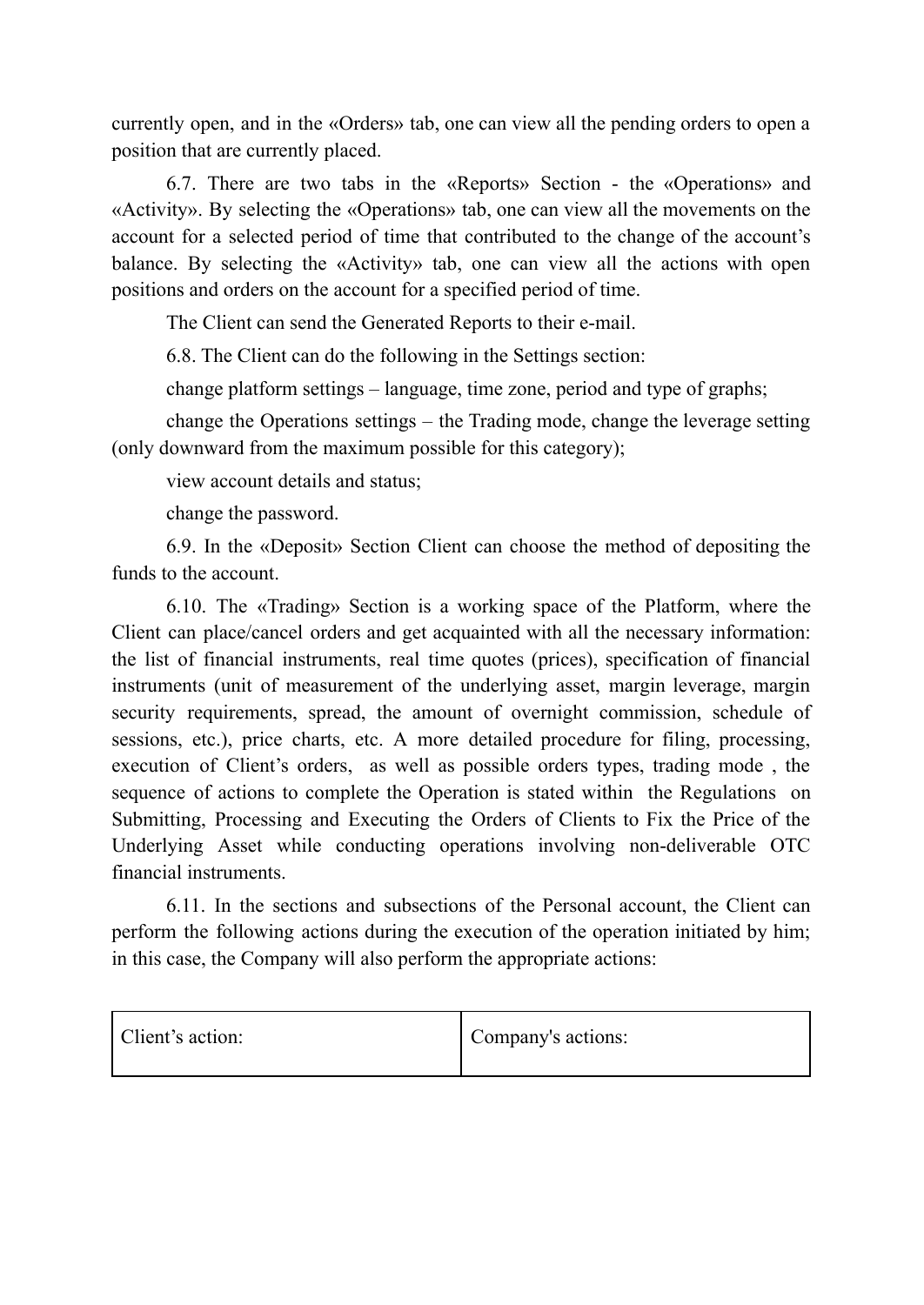| In the "Analytics" section, the Client can<br>view analytical information about the<br>financial instruments,<br>popular<br>most<br>statistical information<br>the<br>on<br>most<br>and growing<br>volatile<br>markets,<br>get<br>acquainted with the latest financial news.                                                                                                                                                                                                                             | In the "Analytics" section, the Forex<br>company provides analytical information<br>on the most popular financial<br>instruments, statistical information on<br>the most volatile and growing markets,<br>and the latest financial news. |
|----------------------------------------------------------------------------------------------------------------------------------------------------------------------------------------------------------------------------------------------------------------------------------------------------------------------------------------------------------------------------------------------------------------------------------------------------------------------------------------------------------|------------------------------------------------------------------------------------------------------------------------------------------------------------------------------------------------------------------------------------------|
| In the «Charts» section, the Client can<br>view the price dynamics for any financial<br>instrument in a graphical form. To<br>display the chart of the quote movement<br>for the desired underlying asset, the<br>Client pre-selects the financial<br>instrument in the «Market» section.<br>The client can customize the charts<br>according to his preferences: background<br>color, plotting at Bid or Ask price, type<br>of price display (bars, lines, candles),<br>time interval (timeframe), etc. | Provides the Client with information as<br>requested.                                                                                                                                                                                    |
| In the «Portfolio» section, the Client can<br>select the "positions" or "orders" tab.<br>In the «positions» tab, the Client can<br>view information about open positions<br>on accounts at the current time.<br>In the "orders" tab, the Client can view<br>information about pending orders to<br>open a position placed at a given time.                                                                                                                                                               | Provides the Client with information as<br>requested.                                                                                                                                                                                    |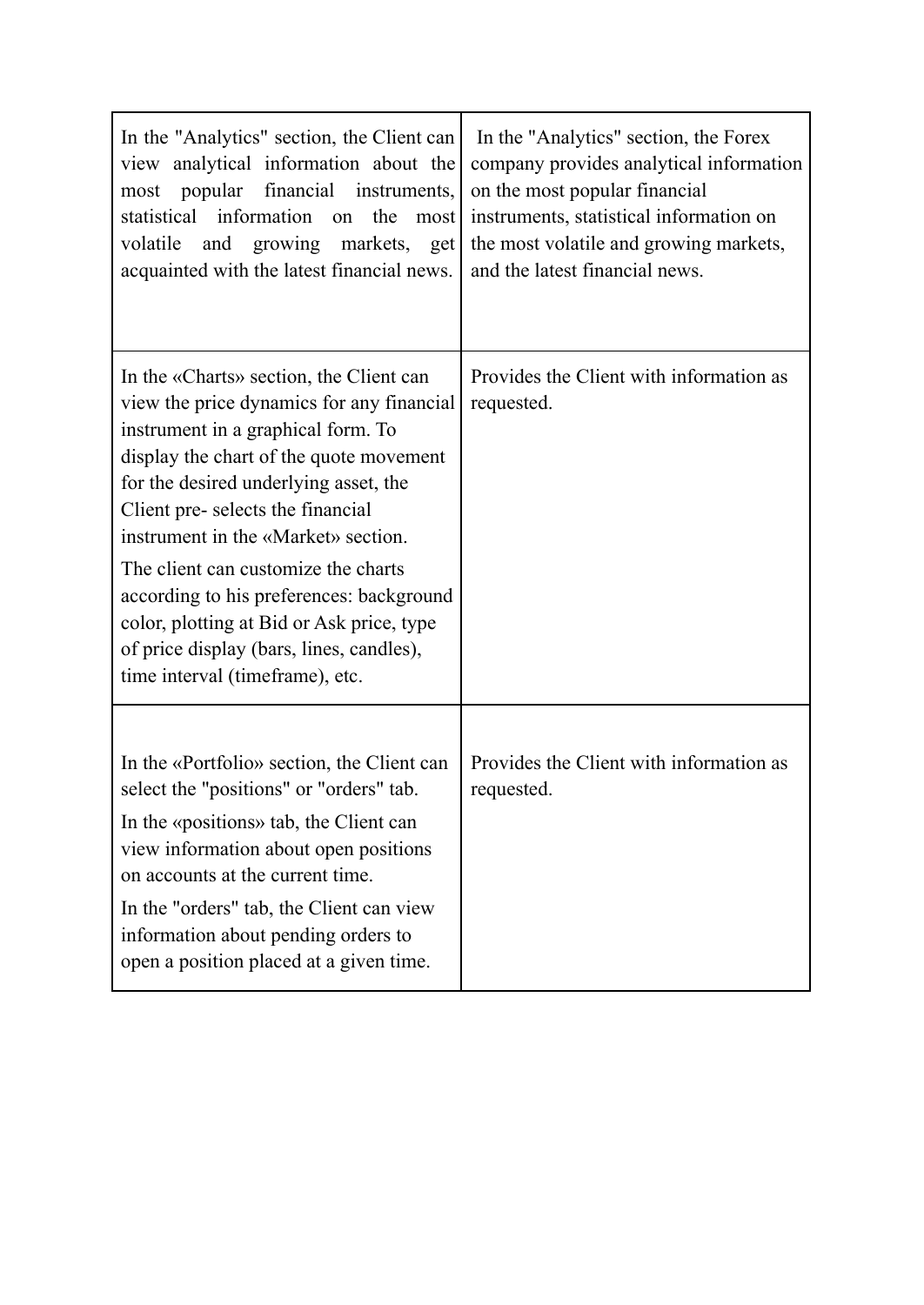| In the «Reports» section, the Customer<br>can select the operations or activity tab.<br>In the «operations» tab, at the request of<br>the Client, a report is generated in which<br>detailed information about the turnover<br>on the account for the selected period of<br>time is presented. The report reflects all<br>actions of the Client and the system that<br>affected the change of margin security on<br>the account. | Provides the Client with information as<br>requested.                                                                 |
|----------------------------------------------------------------------------------------------------------------------------------------------------------------------------------------------------------------------------------------------------------------------------------------------------------------------------------------------------------------------------------------------------------------------------------|-----------------------------------------------------------------------------------------------------------------------|
| In the «activity» " tab, a report is<br>generated at the request of the Client,<br>which provides information about all<br>actions of the Client and the system with<br>open positions and pending orders for a<br>specified period of time.<br>The Client can send the requested reports                                                                                                                                        |                                                                                                                       |
| to his / her e-mail, confirmed during the<br>registration.                                                                                                                                                                                                                                                                                                                                                                       |                                                                                                                       |
| In the «Settings» section, the Client can<br>change the platform settings:<br>select a language;<br>to change the time zone<br>change the Trading mode;<br>change the margin leverage (only<br>downward from the maximum possible<br>for this category);<br>view details and status of your                                                                                                                                      | The Forex company informs the Client<br>about the settings change by displaying<br>the relevant pop-up notifications. |
| account;<br>change password.                                                                                                                                                                                                                                                                                                                                                                                                     |                                                                                                                       |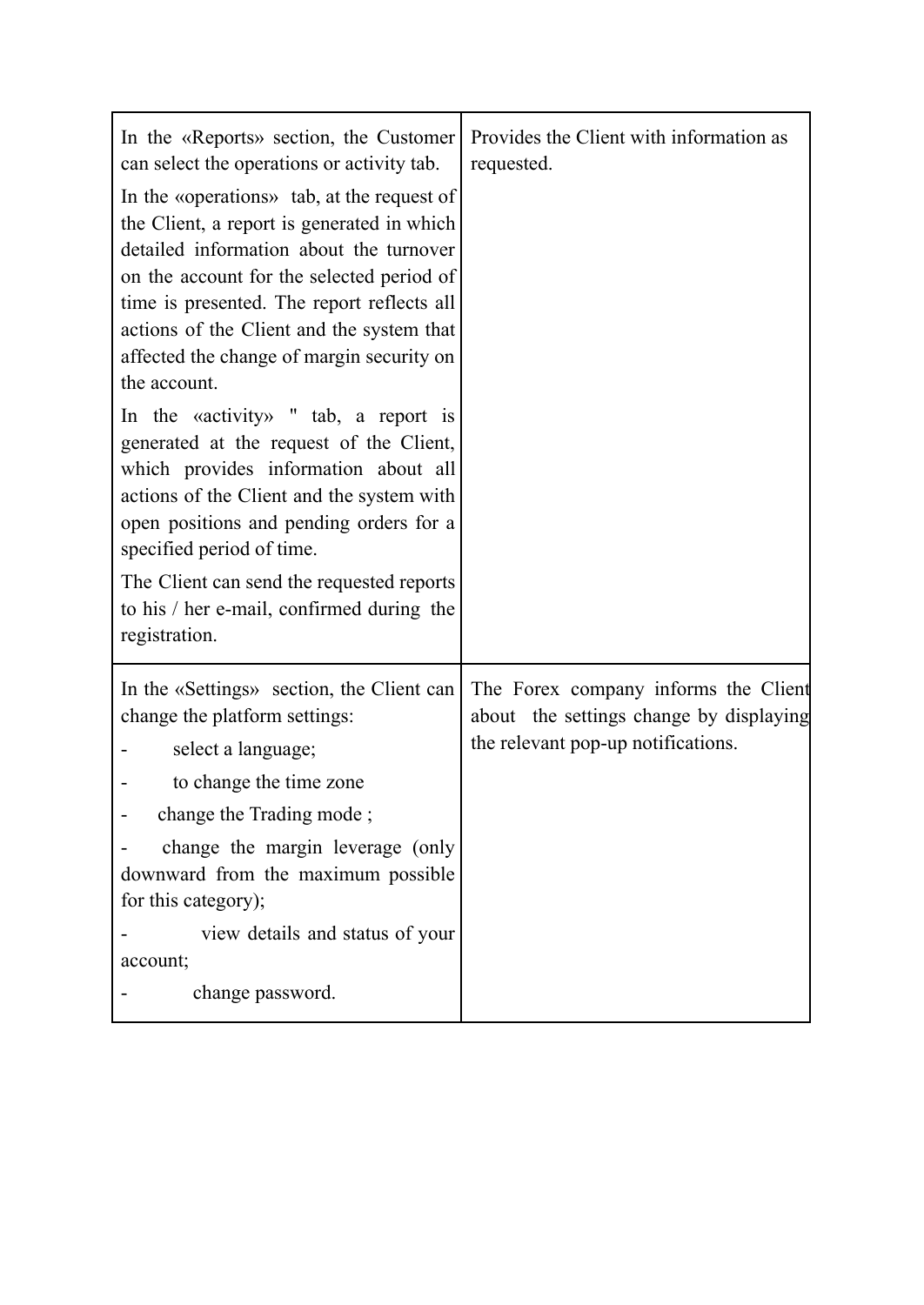| In the «Deposit» section, the Client<br>deposits funds by one of the methods<br>given in the section:<br>Bank payment card (to deposit<br>the funds y with a Bank card, the card<br>type must be selected first (VISA,<br>MasterCard), then the Client must enter<br>the card number, card validity in mm-yy<br>format, the name and surname of the<br>cardholder, CVV code (on the back of<br>the card), select the currency and amount<br>of Deposit);                                                                                                                                | The Forex company accepts funds<br>received from Bank payment cards.<br>The Forex company provides the Client                                                                                                                                                                                                                                                                                                                                                                 |
|-----------------------------------------------------------------------------------------------------------------------------------------------------------------------------------------------------------------------------------------------------------------------------------------------------------------------------------------------------------------------------------------------------------------------------------------------------------------------------------------------------------------------------------------------------------------------------------------|-------------------------------------------------------------------------------------------------------------------------------------------------------------------------------------------------------------------------------------------------------------------------------------------------------------------------------------------------------------------------------------------------------------------------------------------------------------------------------|
| Via Bank transfer (to make a<br>deposit via wire Bank transfer, the Client<br>uses the payment details provided in the<br>pop-up window).                                                                                                                                                                                                                                                                                                                                                                                                                                               | with details for making a payment,<br>identifies the sender of the funds, after<br>which the received amount is displayed<br>on the Client's account in the Platform.                                                                                                                                                                                                                                                                                                         |
| In the «Market» section, the Client<br>performs the following actions:<br>selects a financial instrument;<br>selects the direction of the<br>position<br>«Sell» or «Buy»;<br>selects the order type (market or<br>pending);<br>sets the position amount, Stop<br>Loss (normal or guaranteed, conditions<br>of its execution), Take profit (conditions<br>of execution),<br>confirms the order by pressing the «Buy»<br>or «Sell» button.<br>After opening a position, the Client can<br>edit the opened position by setting the<br>Stop Loss or Take profit conditions, or<br>close it. | When conducting Forex operations, the<br>Company performs<br>the<br>following<br>actions: - checks the correctness of the<br>order submitted by the Client;<br>calculates the amount of a<br>margin required to open a position;<br>compares the amount of a<br>margin required to open a position with<br>the amount of deposit available to the<br>Client for operations;<br>saves the information on orders<br>and<br>Operations to the database,<br>- executes the order. |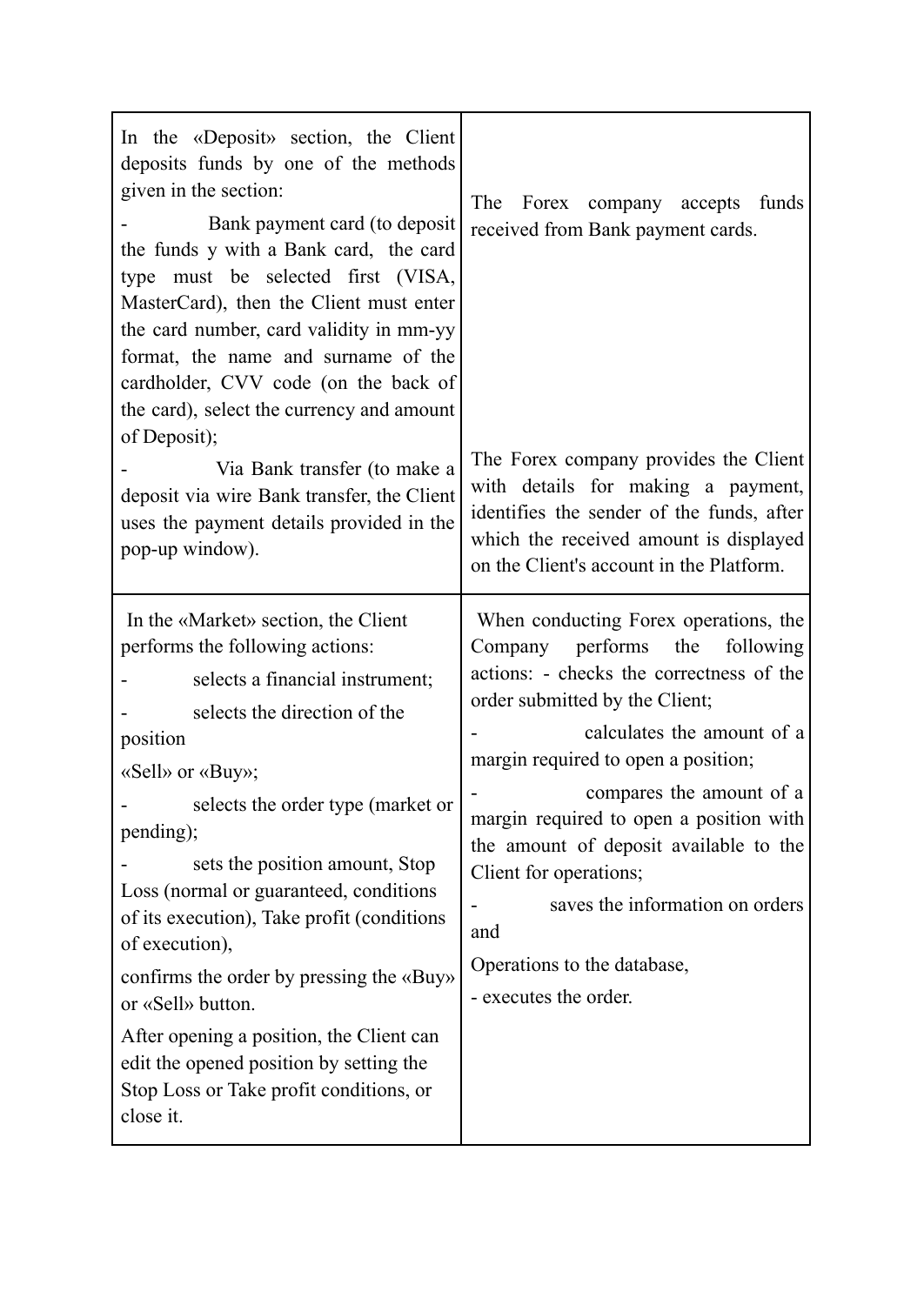6.12. When conducting operations, the Forex company uses information on quotations (prices for underlying assets) obtained in the manner prescribed by section 3 of these Rules.

6.13. When conducting operations, the Forex company uses the underlying assets, listed within section 2 of these Rules.

6.14. For operations, Forex company charges remuneration, the types and the procedure for calculation of which is specified within section 5 of these Rules.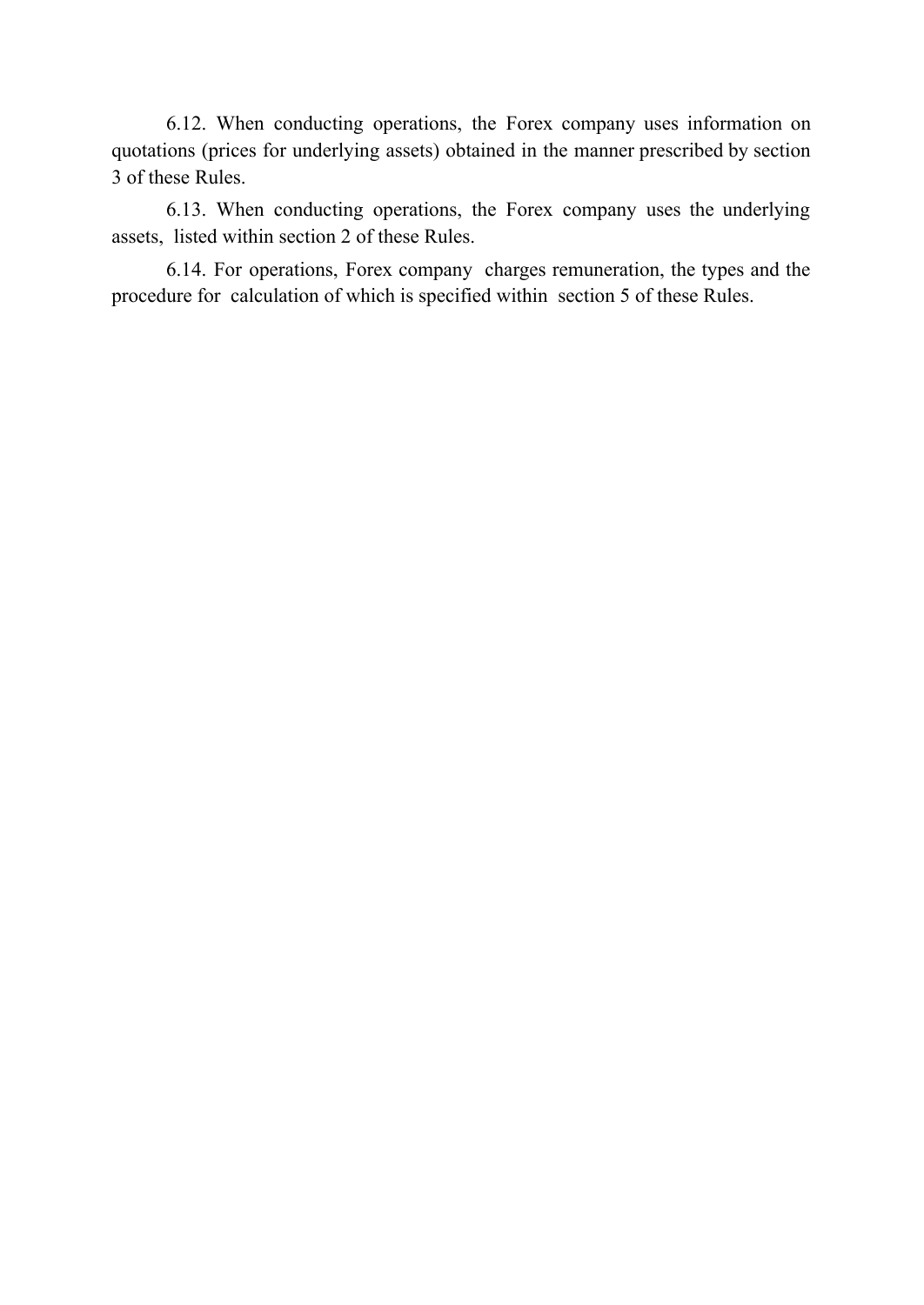# **7. The Procedure for Entering the Agreement on conducting operations involving non-deliverable OTC Financial Instruments. List of Documents Submitted by Clients of the Forex Company**

7.1. To conduct operations involving non-deliverable OTC Financial Instruments, the Client must conclude the Agreement with the Forex Company.

7.2. The agreement shall be deemed concluded after the following set of actions is conducted:

registration on the Platform of the Forex company (the opening of the Personal account);

acceptance of all documents offered by the Forex company for review and consent; making a deposit.

7.3. In order to comply with the requirements of the legislation of the Republic of Belarus in the field of preventing money laundering, the financing of terrorist activities and the financing of the proliferation of weapons of mass destruction, the Forex Company conducts a remote identification procedure in accordance with the procedure specified by the Agreement.

For the purpose of remote identification, the Client is offered to fill out an electronic registration card in the Internet of the electronic service "Personal Virtual Cabinet". Also, the Forex company receives from the Client

7.3.1. An individual:

7.3.1.1. a photographic image of the Client with a document certifying his/her identity and (or) another document on the basis of which identification is carried out, open on the page containing the Client's personal data and his/her photo, as well as the graphic image of the page with a mark on the place of residence (if there is such a mark), – or, if the Forex Company uses software and hardware and technologies that provide for automatic recognition of biometric data of individuals and photos from a document (hereinafter referred to as technologies), a graphic image of an identity document and (or) another document on the basis of which identification is carried out, opened on pages containing personal data and a mark on the place of residence (if there is such a mark), and a photographic image and (or) a video image of an individual obtained using such technologies;

- the information required for the Client's profile to be filled in (full name, date of birth, e-mail, phone number , registration and residential address.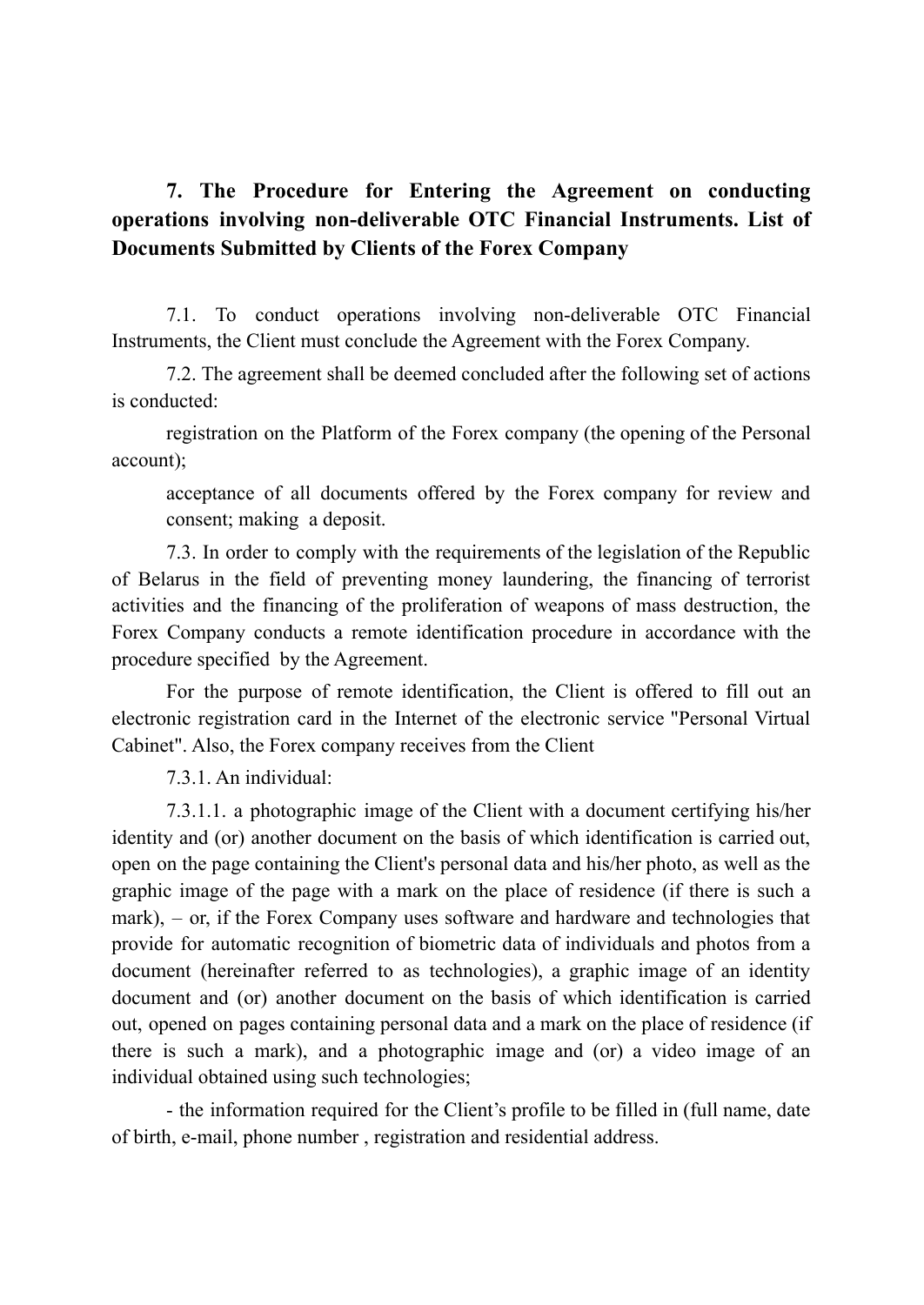7.3.1.2. The documents required for determining the possibility of assigning the Client as an individual to the «Qualified Client» category, as stipulated by the Subclause 14.4.1 of Clause 14.4 of these Rules (in case when the Client wishes to be classified as the «Qualified Client» and there are conditions based on which the Client can be classified as «Qualified Client» category in accordance with the Section 14 of these Rules).

7.3.2. Legal entities shall provide the following information:

- certificate of state registration and Articles of Association (memorandum of association for a commercial organization operating solely on the basis of the memorandum of association), which has the stamp indicating the state registration (for resident legal entities);

- constituent documents and extract from the commercial register of the country of origin (the statement must be made no earlier than 6 months before the filing date of the documents) or other equivalent proof of legal status in accordance with the laws of the country of origin (for non-resident legal entities);

- office premises lease agreement or the document confirming ownership of the office premise. These documents shall be submitted if the actual location of the Client differs from their registered office address;

- documents supporting the authority of the head or the person authorized by them (protocols (resolutions), employment contracts/agreements, extracts from the state register, orders for appointment, powers of attorney), as well as the identity document of the person (passport, residence permit, refugee certificate);

- the document certifying the identity of the person managing the accounting records of the Client. If the Client's accounting is kept by a third-party organization or an individual entrepreneur, then instead of the document certifying the identity of the person managing the accounting, the Client shall submit to the Forex Company a copy of the contract for rendering of accounting services entered into with an organization or an individual entrepreneur;

- the documents confirming the possibility of assigning to the Client the «Qualified Client» or the «Professional Client» category stipulated in Subclause 14.4.2 of Clause 14.4 of these Rules (if the Client wishes and there are grounds on which they can be classified as the «Qualified Client» or the «Professional Client» by the Forex Company in accordance with the provisions of Section 9 of these Rules).

7.4. The Forex Company may require the Client to provide additional information and documents not listed in this Chapter, but necessary to identify the Client according to the Forex Company.

7.5. Documents issued outside the Republic of Belarus shall be submitted in one of the official languages of the Republic of Belarus (Russian or Belarusian) or in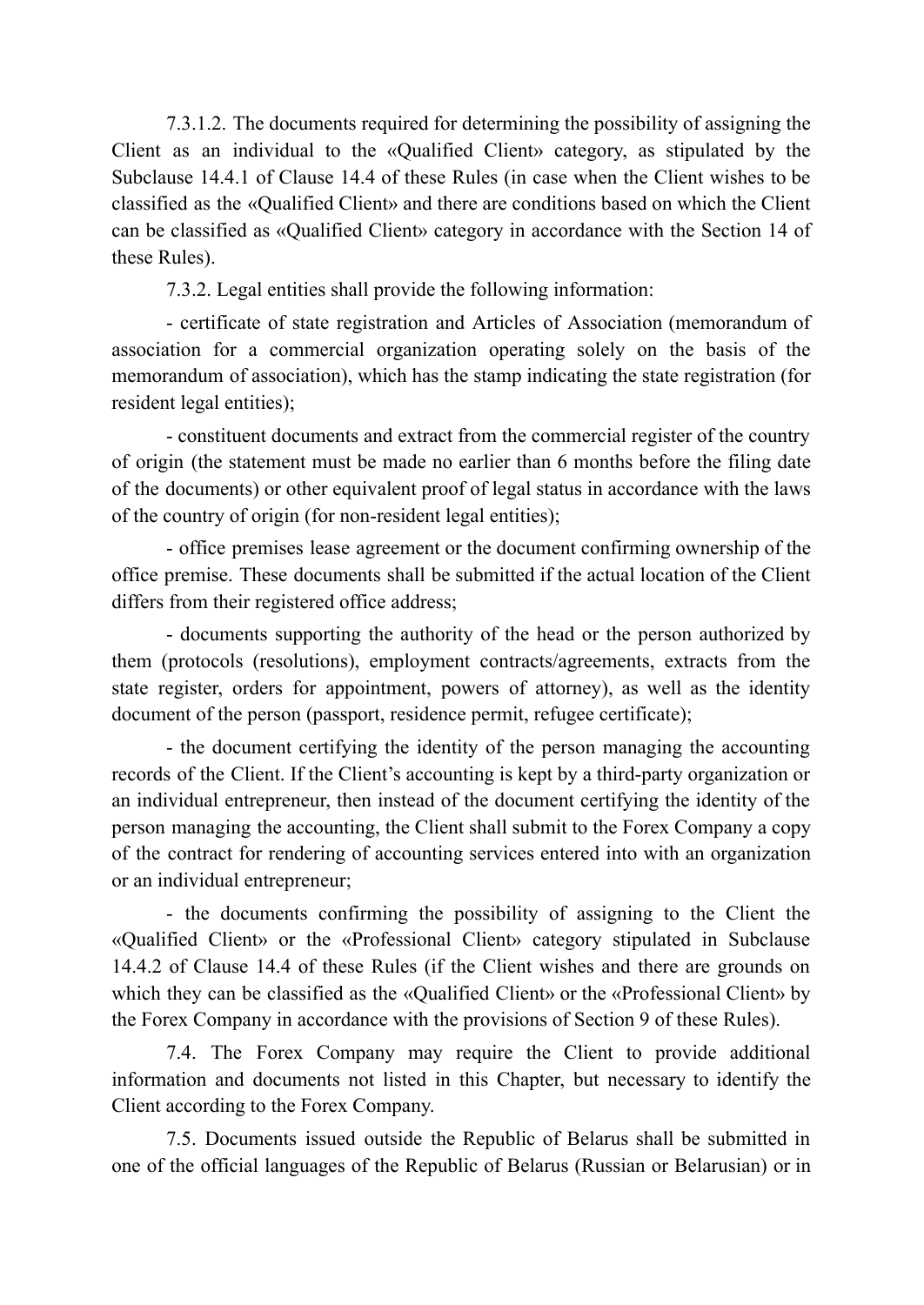English, or in the original language with translation into one of the official languages of the Republic of Belarus or into English. Documents can also be submitted in the original language without translation into one of the official languages of the Republic of Belarus or into English if the employee responsible for the identification and/or verification of the Client speaks the foreign language in which the documents are provided.

7.6. Non-submission of documents and information provided for by Clauses 7.3.1 or 7.3.2, respectively, of these Rules, shall be the reason for the refusal to conclude the Agreement.

7.7. The Client shall be obliged to immediately inform the Forex Company about the change of any registration and/or contact information in the manner provided for by these Rules and the Agreement.

7.8. The Client, which is a legal entity, independently determines the individual who will have access to the Platform to conduct Operations, and the Client shall not be obliged to inform the Forex Company about the decision made and to provide this person's personal data. The Forex Company shall accept any actions performed by the specified individual as direct actions of the Client, which is a legal entity, and shall not be responsible for possible adverse consequences related to the resolution of the Client, which is a legal entity, to provide access to the Platform.

7.9. The Client's account shall be created in the currency specified by the Client when it is opened. Any amounts (profits, losses, expenses, payment obligations, etc.) received or sustained as the result of the Operations and calculated in the currency which differs from the currency of Client's account shall be converted into the Client's account currency at the current rate set by the Platform or otherwise according to law.

### **8. Communication. The Procedure of Notifying the Clients**

8.1. The Forex Company can use the following channels to communicate with the Client including in order to notify his/her about any changes made to the local regulatory legal acts of the Forex Company, the terms of the Operations, the mode of operation, etc.:

email; telephone; post messages; website of the Forex Company;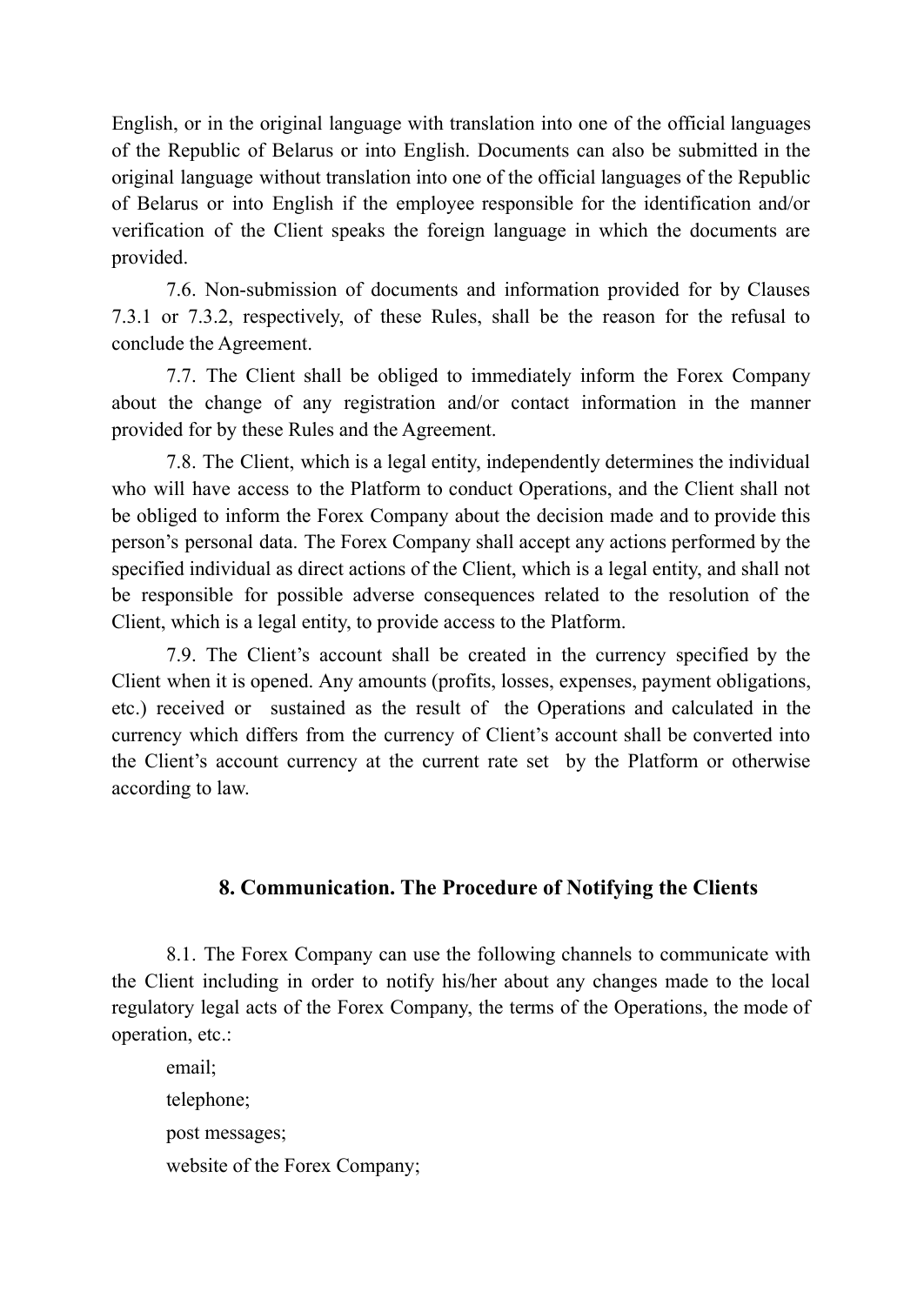Platform (including push-messages in the mobile application).

8.2. The Forex Company shall only use the Client's details indicated in the registration forms when opening the Personal account to communicate with the Client. The correspondence and the information sent by the Forex Company to the details specified by the Client are considered to be properly sent, and the Client shall not be entitled to refer to their invalidity or change, if the Forex Company has not been notified in advance and the contact information has not been changed in due order.

8.3. Any correspondence and information (documents, announcements, notifications, confirmations, requests, reports, messages, etc.) shall be considered received by the Client:

one hour after being sent to their email address;

immediately after sending by fax;

Immediately after the end of a telephone conversation;

7 days after being sent by postal services;

immediately after posting the information on the Forex Company official website.

8.4. The correspondence and the information sent by the Forex Company to the details specified by the Client or posting information on the official website of the Forex Company shall be deemed appropriate written notices.

Unless otherwise specified by these Rules, the Clients will be notified about the actions of the Forex company affecting their interests in the following manner:

by posting information on the website of the Forex company or by e-mail to the Client not later than ten (10) calendar days before the day when the changes enter into force, when these Rules are changed;

by posting information on the website of the Forex Company – when other regulating documents of the Forex Company are changed;

by sending an e-mail to the Client not later than one (1) calendar day prior to the suspension – in case of suspension of the provision of services to the Client;

by sending an e-mail to the Client not later than one (1) hour prior to the change – in case of changes in terms of keeping and closing the Personal Account and/or its sections;

by displaying information on the Platform in real time – when the Forex Company forcibly closes the Client's position, when parameters and indicators related to the execution of a particular Operation change (opening positions, «balance» , «margin», «free margin», «profit/loss», etc.).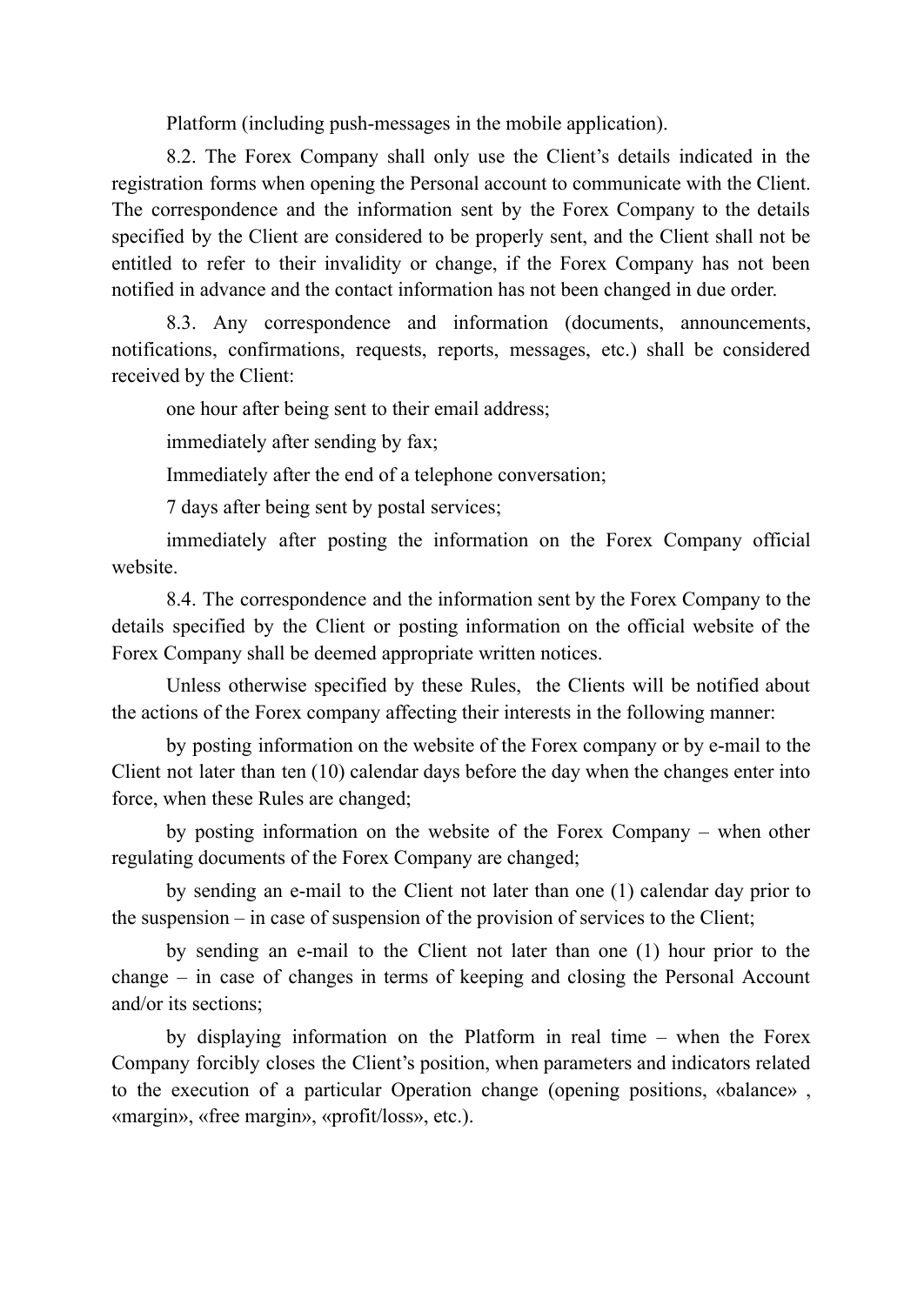## **9. The procedure for cancellation by the Client, the Forex company of orders to fix the price of the underlying asset. Forced closing of positions**

9.1. The Client can not cancel the executed orders.

9.2. The Client can not change (cancel) pending orders if the price has reached the level of order execution.

9.3. The Client has the right to change (cancel) a pending order at any time if it has not yet entered the queue for execution (activation).

9.4. Placed pending orders are valid until the order cancellation date. If the cancellation date is not specified in the pending order, then it is considered valid indefinitely until it is canceled by the Client, or is executed, or is deleted due to insufficient Margin security.

9.5. The Forex Company has the right to forcibly close some or all the Client's open positions. The procedure and cases of forced closing of the client's positions are defined in the Agreement.

# **10. Execution of the Client's Order to Fix the Price of the Underlying Asset on Best possible conditions for the Client**

10.1. The Forex Company executes orders on the best possible conditions, as instructed by the Client. When making decisions and taking actions to execute orders on the best conditions, the Forex Company shall take the following factors into consideration:

current price received from liquidity providers;

market liquidity of the corresponding underlying asset;

speed and probability of the Operation at a given price.

10.2. The Forex Company shall execute orders of all Clients correctly, fairly and immediately and shall seek to execute equivalent orders in the order of their receipt.

10.3. Execution of the Client's Orders on the best possible conditions does not guarantee the execution of orders at more favorable prices than prices offered by other counterparties and the Forex market participants.

10.4. The price flow is the same for all Clients. The Platform functions do not provide for the possibility of providing different quotes (prices) for one financial instrument to different Clients.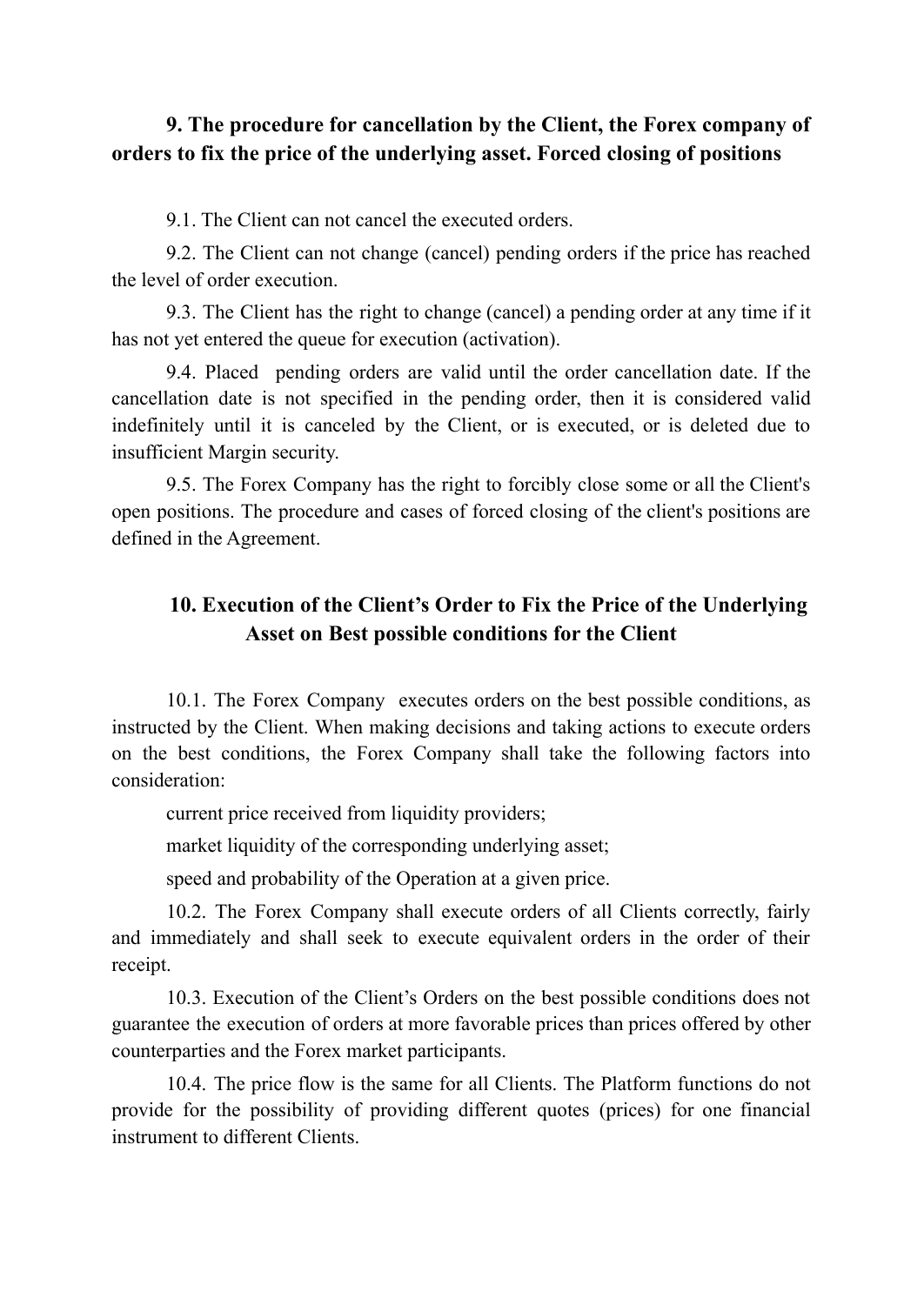### **11. Measures on Ensuring Safety, Stability and Preventing interruptions throughout the Stages of Conducting Operations**

11.1. The Forex Company software has been tested in the National Forex Center. Stable functioning of the software is guaranteed by the licensor (technology provider) of the Forex Company, which has approved policies to ensure the sustainable functioning of the software provided. The technology provider of the Forex Company shall ensure the protection of information in the process of executing agreements by applying connections over a secure protocol.

11.2. The Forex Company also takes comprehensive measures to ensure the following: stability and uninterrupted operation of all stages of Operations, data safety during the process of conducting Operations.

11.3. The main measures to ensure the safety and sustainability of the Operations are as follows: identification of Clients at the conclusion of the Agreement; the use of a backup server to which the data is replicated in real-time, as well as periodic creation of copies of the database when conducting Operations; use of the 3-D Secure system during the deposits made by Clients; use of password-protected access to the Platform; use of verification codes when recovering passwords on the Platform; use of regulated liquidity providers; use of protection against DDOS attacks; differentiation of access rights when setting up the Platform; use of the log to keep the records of technical issues in operation of software and hardware, as well as interventions in the parameters of the Client's orders; logging all actions of the Forex Company during the Operations; setting a limit on the number of requests (per second, per hour, per day) that can be sent by the Client to the Server.

11.4. Additional measures shall be developed by the Forex Company on an ongoing basis and shall be aimed at minimizing the risks for both the Client and the Forex Company.

### **12. Working hours**

12.1. The working hours of the Forex company are from 9 a.m. to 6 p.m. (Minsk time) every day, except Saturday and Sunday, as well as other days declared in accordance with the established procedure as weekends or holidays in the Republic of Belarus.

Working hours of the Personal Account: daily and around the clock.

12.2. When conducting Operations, Clients should take into consideration the session time of each financial instrument, as well as the information on the days of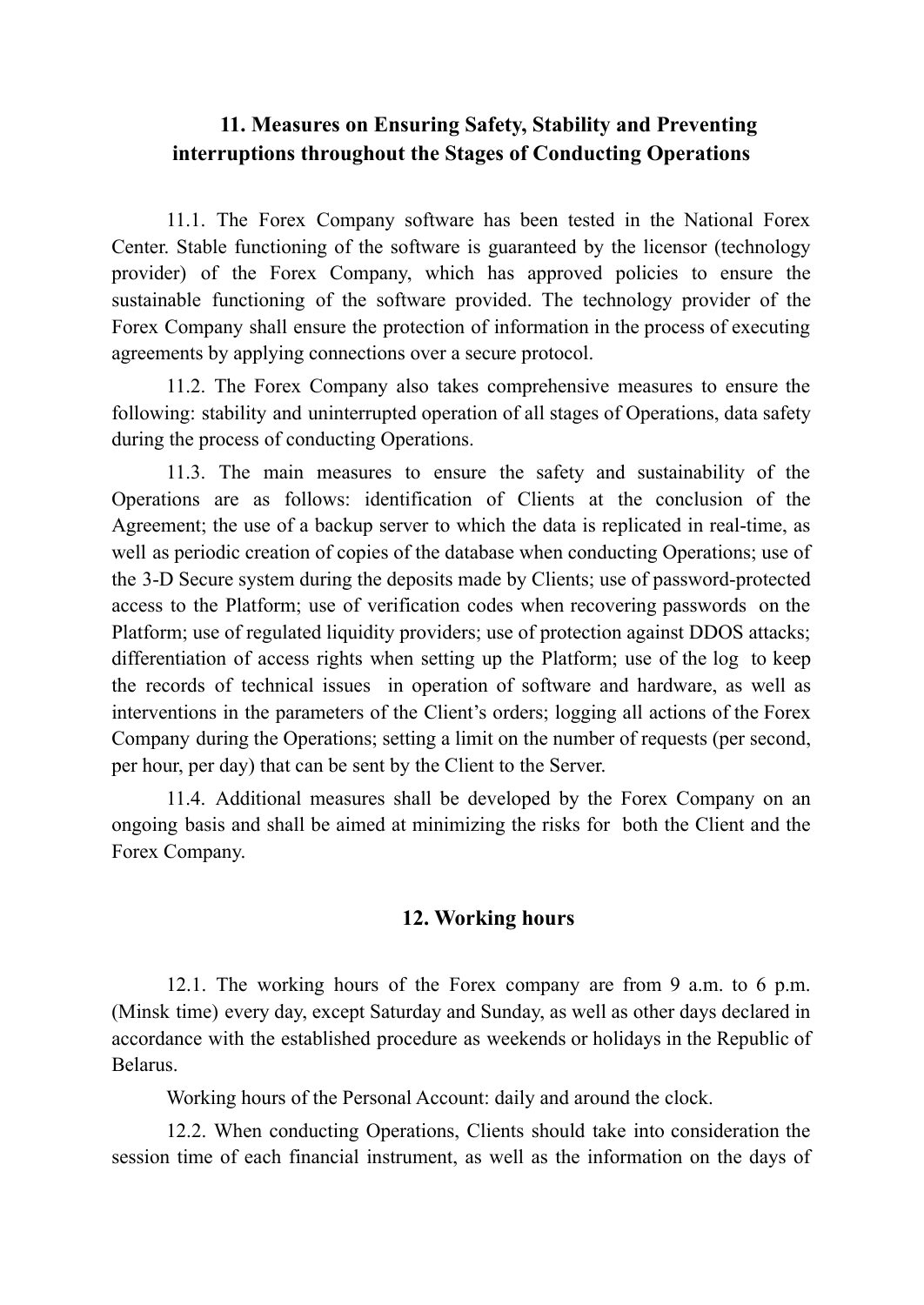international holidays that entail closure of financial markets. Information on international holidays is published on the Forex Company website and/or sent to Client's email.

### **13. Dispute Resolution**

13.1. All disputes and controversies between the Forex Company and the Client arising from performance of the Agreement shall be resolved through negotiations. Clients of the Forex Company shall make all possible efforts for amicable, fair and constructive settlement of any dispute. The pretrial claim procedure for resolution of any dispute shall be considered binding. A written claim shall be subject to consideration within the term stipulated by the law of the Republic of Belarus.

13.2. If there is no agreement, disputes shall be reviewed in court at the location of the Forex Company in the manner prescribed by the law of the Republic of Belarus.

### **14. The Procedure of Categorizing the Clients of the Forex Company**

14.1. In order to minimize risks and limit losses of Clients, the Forex Company shall split its Clients into categories. The Client's category determines the maximum margin leverage size. However, the Forex Company is entitled to set the same margin leverage size for all categories of Clients.

14.2. The following categories of Clients have been determined by the Forex Company:

14.2.1 **«Professional Client»** – Client, which is a legal entity, that meets one of the following criteria:

legal entity, resident of the Republic of Belarus, included into the register of Forex Companies and (or) has a special permit (license) to perform banking activities, professional and exchange activities in securities or insurance activities;

legal entity, non-resident of the Republic of Belarus, has a special permit (license) to perform activities on the OTC Forex market, banking or other financial activities;

the revenue of the legal entity from the sale of products, goods, works, services, net of taxes and fees deducted from it, is not less than 4 million basic values in the last accounting year;

the total of the balance sheet of the legal entity as of the end of the last accounting year is at least 2 million basic values;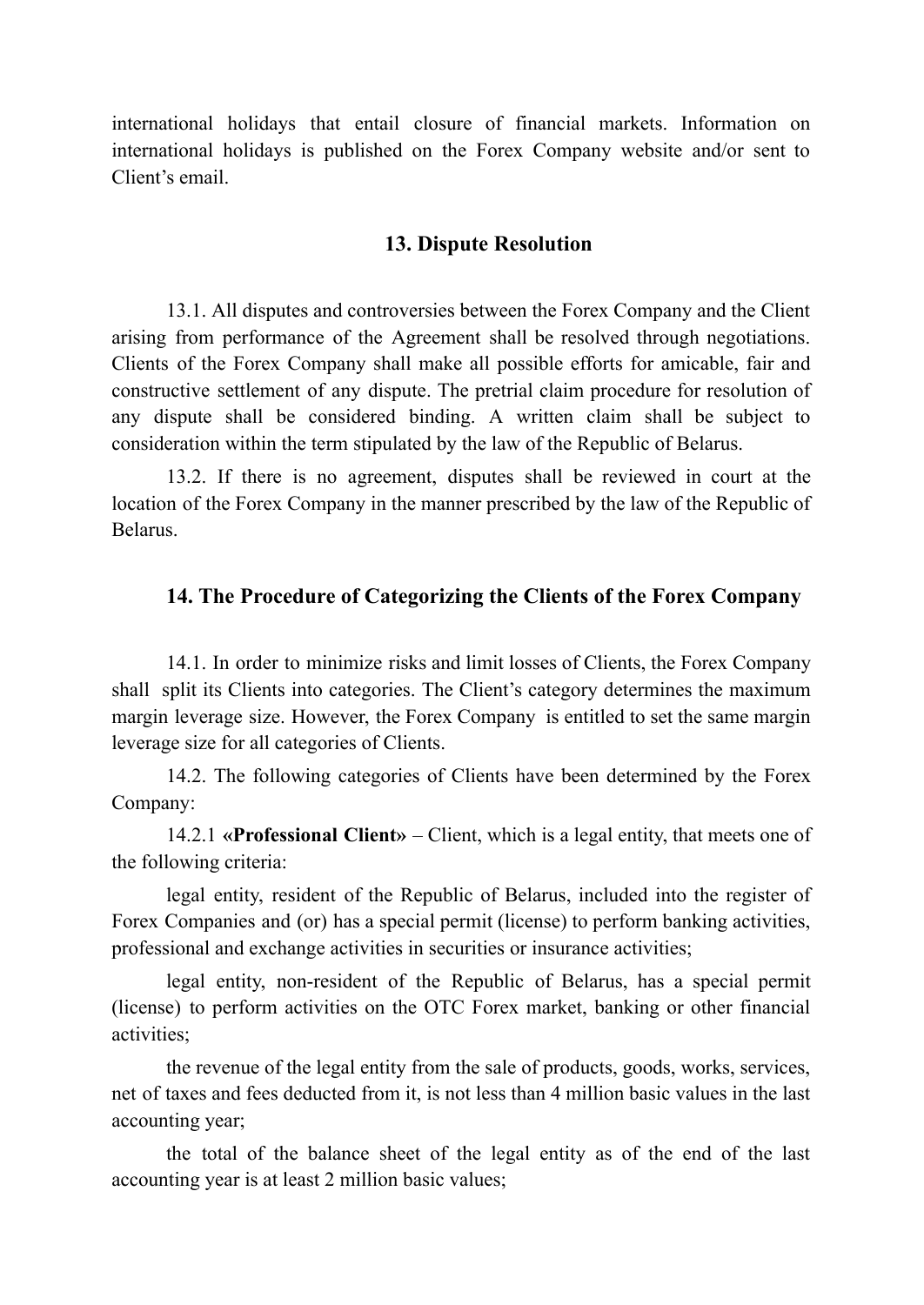the equity capital of the legal entity as of the end of the last accounting year is at least 200 thousand basic values.

14.2.2. **«Qualified Client»** – Client, which is a legal entity or an individual that meets one of the following criteria:

The Client conducted at least ten Operations for the total amount exceeding 10 thousand base values in each of the last four quarters;

the amount of the long-term and short-term financial investments of the Client, including cash, exceeds 10 thousand basic values as of the first day of the current month.

14.2.3. **«Client**» is a legal entity or an individual that has concluded the Agreement with this Forex Company, bank, non-banking credit and financial organization for the first time and does not meet the requirements for categories stipulated in Subclause 14.2.1 and 14.2.2. of this Clause, as well as the Client corresponding to one of the categories stipulated in Subclause 14.2.1 and 14.2.2 of this Clause, but indicating before initiation of Operation their intention to be assigned to the category stipulated in this Subclause.

In order to categorize Clients as "Client" only the documents specified in Clause 7.3. Rules are required.

14.3. When concluding the Agreement, all Clients shall be assigned into the «Client» category by the Forex Company. If the Client wishes and there are grounds based on which they can be categorized by the Forex Company as the «Qualified Client» or the «Professional Client», then Clients must submit the supporting documents stipulated in Clause 14.4. of these Rules to the Forex Company.

At the request of the Clients, they can be categorized as a «Qualified Client» without providing additional documents indicated in clause 14.4 of these Rules, if the lower of two values: "Equity" or "Balance" on the Client's account in the Forex Company on the first day of the current month exceeds 10,000 basic values.

14.4. In order to make a decision on assigning a Client into the «Qualified Client» or the «Professional Client» category (only for legal entities), it is necessary to submit the following supporting documents to the Forex Company:

14.4.1. for Clients, which are individuals one of the following documents:

statements of conducted Operations for the last 4 quarters, generated on the Platform (Terminal), with the help of which the Client conducted Operations, or certificates (registers), which contain information on the number and amounts of the Operations conducted within each of the last 4 quarters. If the Client conducted Operations in the Forex Company, then there is no need to submit the documents specified in this paragraph;